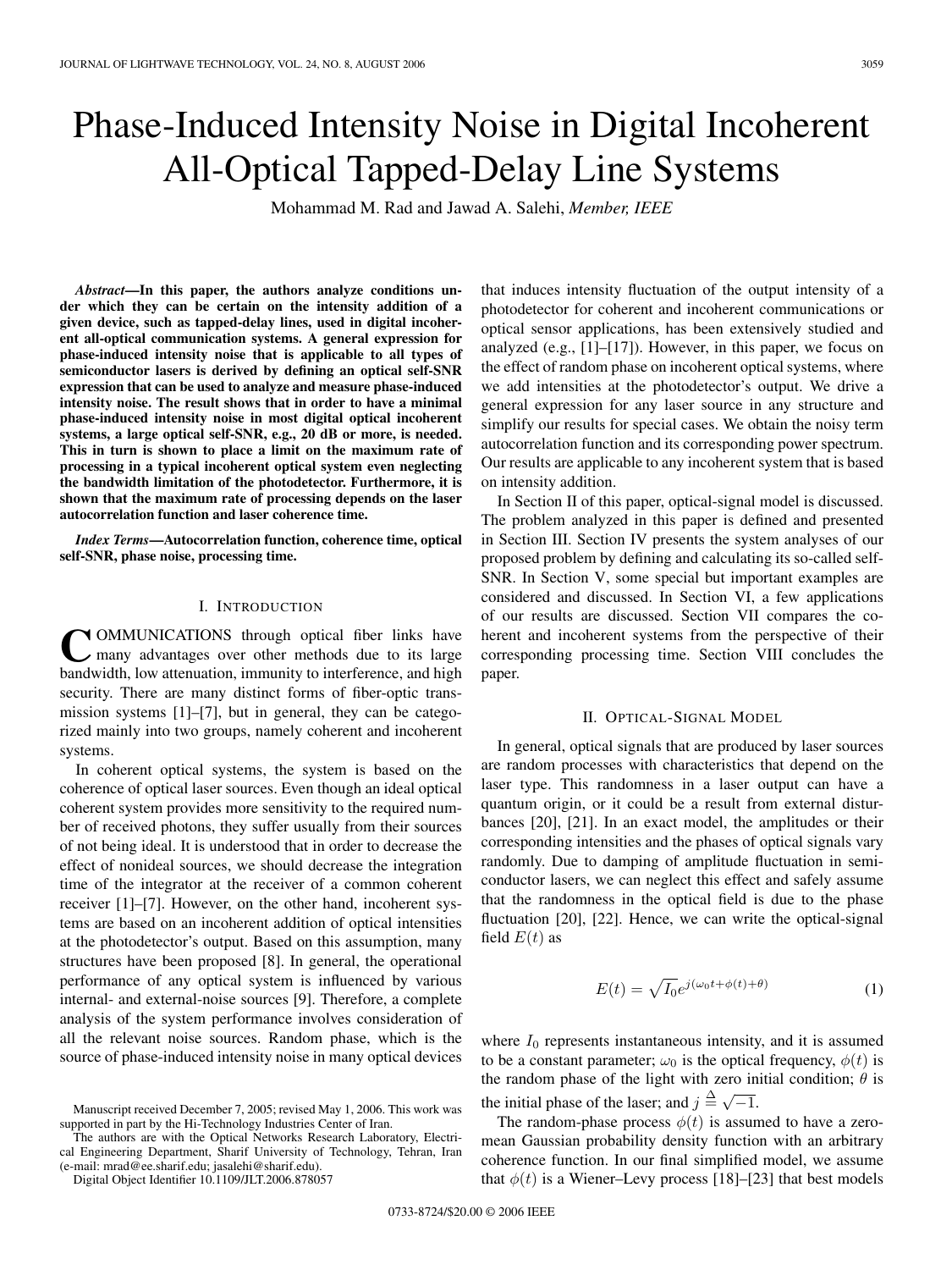many outputs of semiconductor lasers. We also define the structure function of the random phase as [18]

$$
D_{\phi}(t_1, t_2, \dots, t_n, t_{n+1}, \dots, t_{2n})
$$
  
\n
$$
\stackrel{\Delta}{=} E\Big\{ (\phi(t_1) + \phi(t_2) + \dots + \phi(t_n) - \phi(t_{n+1}) - \dots - \phi(t_{2n}))^2 \Big\}
$$
  
\n(2)

where  $E\{\cdot\}$  denotes the expectation operation. In Appendix A, we show the reasons for needing this function and also obtain its form for random-phase processes with arbitrary correlation function and  $n$ . However, even though the random-phase process is not a stationary process, the structure function depends only on the difference time instants, as shown in Appendix A. The constant phase  $\theta$  is assumed to be a random variable with uniform distribution on  $[-\pi, \pi]$ .

# III. PROBLEM DEFINITION

In many optical communication systems or devices, such as optical receivers, we are in a situation where the input to the photodetector is the sum of a few optical signals. Since photodetectors act as square-law devices on input fields [18], [22], [24], in reality in many incoherent systems, we may not have the exact intensity addition of the optical signals at the photodetector's output. In this paper, we attempt to measure the inaccuracy associated with the above intensity addition due to phase-induced intensity noise in any incoherent system. Note that this type of phase-induced intensity noise occurs only when more than one optical signal is incident on the photodetector surface, and this results into a completely different intensity noise produced by the fiber chromatic dispersion, as analyzed in [27].

We consider a general structure for an incoherent system. This structure is shown in Fig. 1. In this figure, we assume that optical signals from different sources pass through different fiber-optic tapped-delay lines (TDLs), split by optical splitters, and are recombined by optical combiners prior to photodetection. Also, all the optical elements such as splitters, fiber delay lines, combiners, and couplers to the photodetector are assumed to be ideal, and all nonlinear effects are neglected. Thus, all the passive elements act like linear time-invariant devices [19]. The statistical behavior of the incident light at the input of each TDLs is assumed to be in the form of (1), and the variation or fluctuation of its corresponding intensity is neglected. The photodetector is modeled as an ideal square-law device [22], [24] with quantum efficiency equal to one, and for the sake of mathematical simplicity, the shot-noise effect is neglected. Following the squaring of the input light in the desired system, we proceed by processing the detected light. The processing part of the system, as an example, can be a filtering operation or any other processing. In most digital optical systems, especially for receivers in the direct detection, the processing part is an integrate-and-dump device with integration time  $T<sub>p</sub>$ . We denote  $T<sub>p</sub>$  to be the processing time of the desired system. Fig. 1 shows this hypothetical model.

# IV. SYSTEM ANALYSIS

The input optical signal on each TDL can be written as

$$
E_{\text{in}}^{(i)}(t) = \sqrt{I_i} e^{j(\omega_0 t + \phi_i(t) + \theta_i)}, \quad i \in \{1, 2, \dots, N\}
$$
 (3)

where  $i$  denotes the  $i$ th TDL. Furthermore, we assume that for each pair of optical signals, where  $i \neq j \in \{1, \ldots, N\}$ , their center frequencies  $\omega_0$  are equal, and their corresponding random phases  $\{\phi_i(t), \theta_i\}$  and  $\{\phi_i(t), \theta_i\}$  are mutually statistically independent. Furthermore, we assume that optical signals from different sources have exactly the same polarization that corresponds to the worst case scenario in our analysis. The number of branches in the *i*th TDL is equal to  $w_i$ . Each branch in each TDL delays the split incident field with a predetermined delay. The splitting ratio in the  $j$ th branch of the *i*th TDL is denoted by  $\sqrt{\eta_i^{(i)}}$ . Note that, in general, we can have  $\sum_{j=1}^{w_i} \eta_j^{(i)} < 1$  for a nonideal TDL that corresponds to a lossy device. The total number of TDLs, which are independent sources, is assumed to be  $N$ . From the above discussion, the impulse response of the ith TDL can be written as

$$
h_{\text{TDL}}^{(i)}(t) \stackrel{\Delta}{=} \sum_{j=1}^{w_i} \sqrt{\eta_j^{(i)}} \delta\left(t - \tau_j^{(i)}\right) \tag{4}
$$

where  $\delta(\cdot)$  denotes Dirac-delta function. Therefore, for the output of each TDL, we have

$$
E_{\text{out}}^{(i)}(t) = E_{\text{in}}^{(i)}(t) \otimes h_{\text{TDL}}^{(i)}(t) = \sum_{j=1}^{w_i} \sqrt{\eta_j^{(i)}} E_{\text{in}}^{(i)} \left( t - \tau_j^{(i)} \right) (5)
$$

where  $\otimes$  denotes the convolution operation. From (3)–(5), and the system model given in Fig. 1, the total input field to the photodetector is the sum of the TDL output and can be expressed as

$$
E_{\text{tot}}(t) = \sum_{i=1}^{N} E_{\text{out}}^{(i)}(t)
$$
  
= 
$$
\sum_{j=1}^{w_1} \sqrt{I_j^{(1)}} e^{j \left( \omega_0 \left( t - \tau_j^{(1)} \right) + \phi_1 \left( t - \tau_j^{(1)} \right) + \theta_1 \right)}
$$
  
+ 
$$
\cdots + \sum_{j=1}^{w_N} \sqrt{I_j^{(N)}} e^{j \left( \omega_0 \left( t - \tau_j^{(N)} \right) + \phi_N \left( t - \tau_j^{(N)} \right) + \theta_N \right)}
$$
  
(6)

where  $I_i^{(i)} \stackrel{\Delta}{=} I_i \eta_i^{(i)}$ . For the detected light at the photodetector's output, we have

$$
i_{\rm PD}(t) = |E_{\rm tot}(t)|^2.
$$
 (7)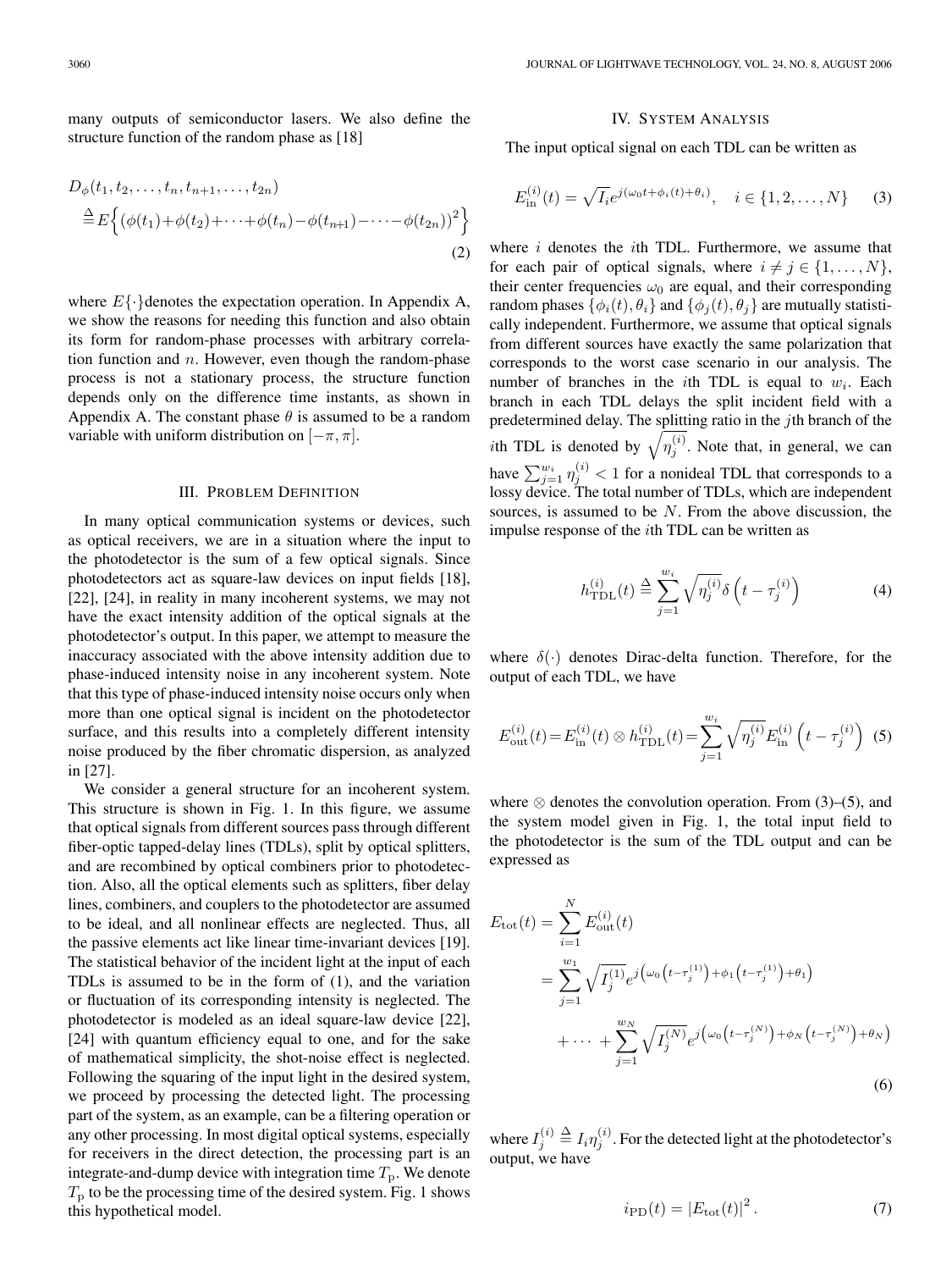

Fig. 1. Model for incoherent all-optical-signal processing. As we stated, each optical signal from an independent laser source will pass through an all-optical processor based on an optical-power splitter, fiber-optic TDLs, and optical power-combiner. After deliberately shifting each signal, they are recombined and detected by a photodetector, which acts like a square-law device. Note that all the elements are assumed to be ideal and act linearly in intensity. Also, the coupling between the fiber and the detector is assumed to be ideal.

To obtain (7), we note that for each term in (6), we can use the following equality

$$
\left| \sum_{j=1}^{w_i} \sqrt{I_j^{(i)}} e^{j \left( \omega_0 \left( t - \tau_j^{(i)} \right) + \phi_i \left( t - \tau_j^{(i)} \right) + \theta_i \right)} \right|^2
$$
\n
$$
= \sum_{j=1}^{w_i} I_j^{(i)} + 2 \sum_{j_1=1}^{w_i-1} \sum_{j_2=j_1+1}^{w_i} \sqrt{I_{j_1}^{(i)} I_{j_2}^{(i)}}
$$
\n
$$
\times \cos \left( \omega_0 \left( \tau_{j_2}^{(i)} - \tau_{j_1}^{(i)} \right) + \phi_i \left( t - \tau_{j_1}^{(i)} \right) - \phi_i \left( t - \tau_{j_2}^{(i)} \right) \right). \tag{8}
$$

The overall detected intensity  $i_{\text{PD}}(t)$  can be written mainly as the sum of two terms: one representing incoherent addition of each TDL's output signal and the other the effect of crossterms due to photodetection process. The basic assumption in incoherent optical systems is that the detected light can be expressed as the sum of intensities of the input lights only. But as we can see, in general, this is not true. We can write the detected light as the sum of two terms (9), shown at the bottom of the next page.

The first term  $I$ , i.e., incoherent addition, is the sum of intensities of each input light  $\sqrt{\eta_j^{(i)}} E_{\text{in}}^{(t)}(t-\tau_j^{(i)})$  to the pho-

todetector, and the second term, i.e.,  $CT(t) = C_1(t) + C_2(t)$ , is due to the squaring effect of the receiver photodetector. In systems such as interferometers and coherent optical systems,  $C_1(t) + C_2(t)$  is the desired part of the detected signal. However, in incoherent optical systems, this is the phase-induced intensity-noise term, and it is considered undesirable since it reduces the performance of such systems.

To study the effect of phase-induced intensity-noise term  $CT(t)$  on the overall detected intensity signal  $i_{\text{PD}}(t)$ , we first evaluate its corresponding autocorrelation function. As shown in Appendix B, this autocorrelation function can be written as

$$
R_{\rm CT}(t+\tau, t) = R_{C_1}(t+\tau, t) + R_{C_2}(t+\tau, t) \tag{10}
$$

where we have (11) and (12), shown at the bottom of the next page.

The variance of the phase-induced intensity-noise term can be easily obtained from its autocorrelation function by setting  $\tau = 0$ . This variance can be typically large. However, in most incoherent optical systems, prior to electrical processing on the intensity-addition term, which is the first term of (9), we preprocess the detected light. This preprocessing, as shown in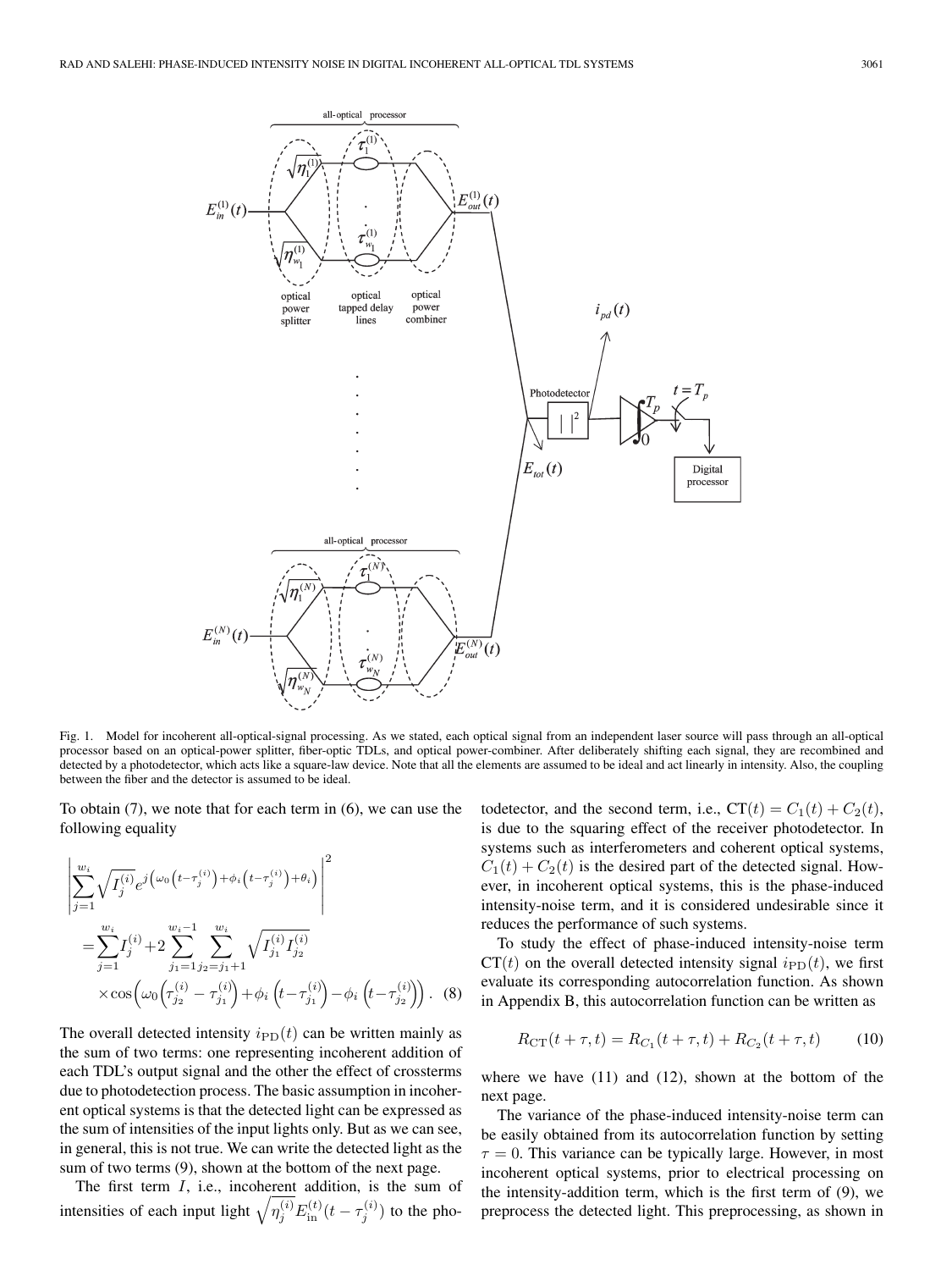Fig. 1, can be a filtering. Thus, the important parameter for the electrical processing part is the power of the filtered phaseinduced intensity-noise term. We assume that the filter in question is a linear system with an impulse response  $h_F(t)$ . Thus, from Wiener–Khinchin theorem [19] in stochastic process, this filtered power can be obtained from the following equation:

Power of CT = 
$$
P_{CT} = R_{CT}(\tau) \otimes \rho(\tau)|_{\tau=0}
$$
  
= 
$$
\int_{-\infty}^{\infty} S_{CT}(f) |H_F(f)|^2 df
$$
(13)

where  $\rho(\tau) \stackrel{\Delta}{=} h_F(\tau) \otimes h_F(-\tau); \quad S_{\text{CT}}(f) \stackrel{\Delta}{=} \Im\{R_{\text{CT}}(\tau)\};$  $H_F(f) \stackrel{\Delta}{=} \Im\{h_F(\tau)\};$  and  $\Im\{\cdot\}$  denotes Fourier transformation.

As we can observe from (13), the evaluation of the power of crossterm  $CT(t)$  is not a simple task in general. In Section V, we simplify our results with an actual assumption used in the incoherent digital optical systems. Prior to that, we define a new SNR function as a key parameter for our future analysis. By definition, the SNR, which is referred to as self-SNR, is the ratio of the filtered signal component power to the power

$$
i_{\text{PD}}(t) = \sum_{j=1}^{w_1} I_j^{(1)} + \sum_{j=1}^{w_2} I_j^{(2)} + \dots + \sum_{j=1}^{w_N} I_j^{(N)}
$$
  
\nIncoherent Addition  $\triangleq I$   
\n
$$
+ 2 \sum_{i=1}^{N} \sum_{j_1=1}^{w_i-1} \sum_{j_2=j_1+1}^{w_i} \sqrt{I_{j_1}^{(i)} I_{j_2}^{(i)}} \cos \left(\omega_0 \left(\tau_{j_2}^{(i)} - \tau_{j_1}^{(i)}\right) + \phi_i \left(t - \tau_{j_1}^{(i)}\right) - \phi_i \left(t - \tau_{j_2}^{(i)}\right)\right)
$$
  
\ncrossterms from interpolucts of dependent optical light signals  $\triangleq C_1(t)$   
\n
$$
+ 2 \sum_{i=1}^{N-1} \sum_{j=1}^{N} \sum_{j=1}^{w_{i_1}} \sum_{j=1}^{w_{i_2}} \sqrt{I_{j_1}^{(i_1)} I_{j_2}^{(i_2)}} \cos \left(\omega_0 \left(\tau_{j_2}^{(i_2)} - \tau_{j_1}^{(i_1)}\right) + \phi_i, \left(t - \tau_{j_1}^{(i_1)}\right) - \phi_i, \left(t - \tau_{j_2}^{(i_2)}\right) + \theta_i, -\theta_i
$$

$$
+2\sum_{i_1=1}\sum_{i_2=i_1+1}\sum_{j_1=1}^{\infty}\sum_{j_2=1}^{\infty}\sqrt{I_{j_1}^{(i_1)}I_{j_2}^{(i_2)}}\cos\left(\omega_0\left(\tau_{j_2}^{(i_2)}-\tau_{j_1}^{(i_1)}\right)+\phi_{i_1}\left(t-\tau_{j_1}^{(i_1)}\right)-\phi_{i_2}\left(t-\tau_{j_2}^{(i_2)}\right)+\theta_{i_1}-\theta_{i_2}\right)
$$

crossterms from external products of independent optical light signals  $\triangleq C_2(t)$ .

| ×<br>ł<br>۰.<br>۰,<br>۰. | I<br>I<br>I |
|--------------------------|-------------|

$$
R_{C_{1}}(t+\tau,t)
$$
\n
$$
=2\sum_{i=1}^{N}\sum_{j_{1}=1}^{w_{i}-1}\sum_{j_{2}=j_{1}+1}^{w_{i}}\sum_{j_{4}=j_{3}+1}^{w_{i}}\sqrt{I_{j_{1}}^{(i)}I_{j_{2}}^{(i)}I_{j_{3}}^{(i)}}I_{j_{4}}^{(i)}
$$
\n
$$
\times \left\{\cos\left(\omega_{0}\left(\tau_{j_{1}}^{(i)}+\tau_{j_{3}}^{(i)}-\tau_{j_{2}}^{(i)}-\tau_{j_{4}}^{(i)}\right)\right)e^{-\frac{1}{2}D_{\phi_{i}}\left(t+\tau-\tau_{j_{1}}^{(i)},t-\tau_{j_{3}}^{(i)},t+\tau-\tau_{j_{2}}^{(i)},t-\tau_{j_{4}}^{(i)}\right)} + \cos\left(\omega_{0}\left(\tau_{j_{1}}^{(i)}-\tau_{j_{3}}^{(i)}-\tau_{j_{2}}^{(i)}+\tau_{j_{4}}^{(i)}\right)\right)e^{-\frac{1}{2}D_{\phi_{i}}\left(t+\tau-\tau_{j_{1}}^{(i)},t-\tau_{j_{3}}^{(i)},t+\tau-\tau_{j_{2}}^{(i)},t-\tau_{j_{4}}^{(i)}\right)}\right\}
$$
\n
$$
+2\sum_{i_{1}=1}^{N-1}\sum_{i_{2}=1\neq i_{1}}^{N}\sum_{j_{1}=1}^{w_{i_{1}-1}}\sum_{j_{2}=j_{1}+1}^{w_{i_{1}}} \sum_{j_{3}=1}^{w_{i_{2}-1}}\sum_{j_{4}=j_{3}+1}^{w_{i_{2}}} \sqrt{I_{j_{1}}^{(i_{1})}I_{j_{2}}^{(i_{2})}I_{j_{3}}^{(i_{2})}}
$$
\n
$$
\times \cos\left(\omega_{0}\left(\tau_{j_{1}}^{(i_{1})}-\tau_{j_{2}}^{(i_{1})}\right)\right)\cos\left(\omega_{0}\left(\tau_{j_{3}}^{(i_{2})}-\tau_{j_{4}}^{(i_{2})}\right)\right)e^{-\frac{1}{2}\left(D_{\phi_{i_{1}}}\left(\tau+\tau_{j_{1}}^{(i_{1})}-\tau_{j_{2}}^{(i_{1})}\right)+D_{\phi_{i_{2}}}\left(\tau+\tau_{j_{3}}^{(i_{2})}-\tau_{j_{4}}^{(i_{2})}\right)\right)}
$$

$$
=2\sum_{i_1=1}\sum_{i_2=i_1+1}\sum_{j_1=1}\sum_{j_2=1}\sum_{j_3=1}\sum_{j_4=1}\sqrt{I_{j_1}^{(i_1)}I_{j_2}^{(i_2)}I_{j_3}^{(i_1)}I_{j_4}^{(i_2)}}\times \cos\left(\omega_0\left(\tau_{j_1}^{(i_1)}-\tau_{j_3}^{(i_1)}-\tau_{j_2}^{(i_2)}+\tau_{j_4}^{(i_2)}\right)\right)e^{-\frac{1}{2}\left(D_{\phi_{i_1}}\left(\tau-\left(\tau_{j_1}^{(i_1)}-\tau_{j_3}^{(i_1)}\right)\right)+D_{\phi_{i_2}}\left(\tau-\left(\tau_{j_2}^{(i_2)}-\tau_{j_4}^{(i_2)}\right)\right)\right)}
$$
(12)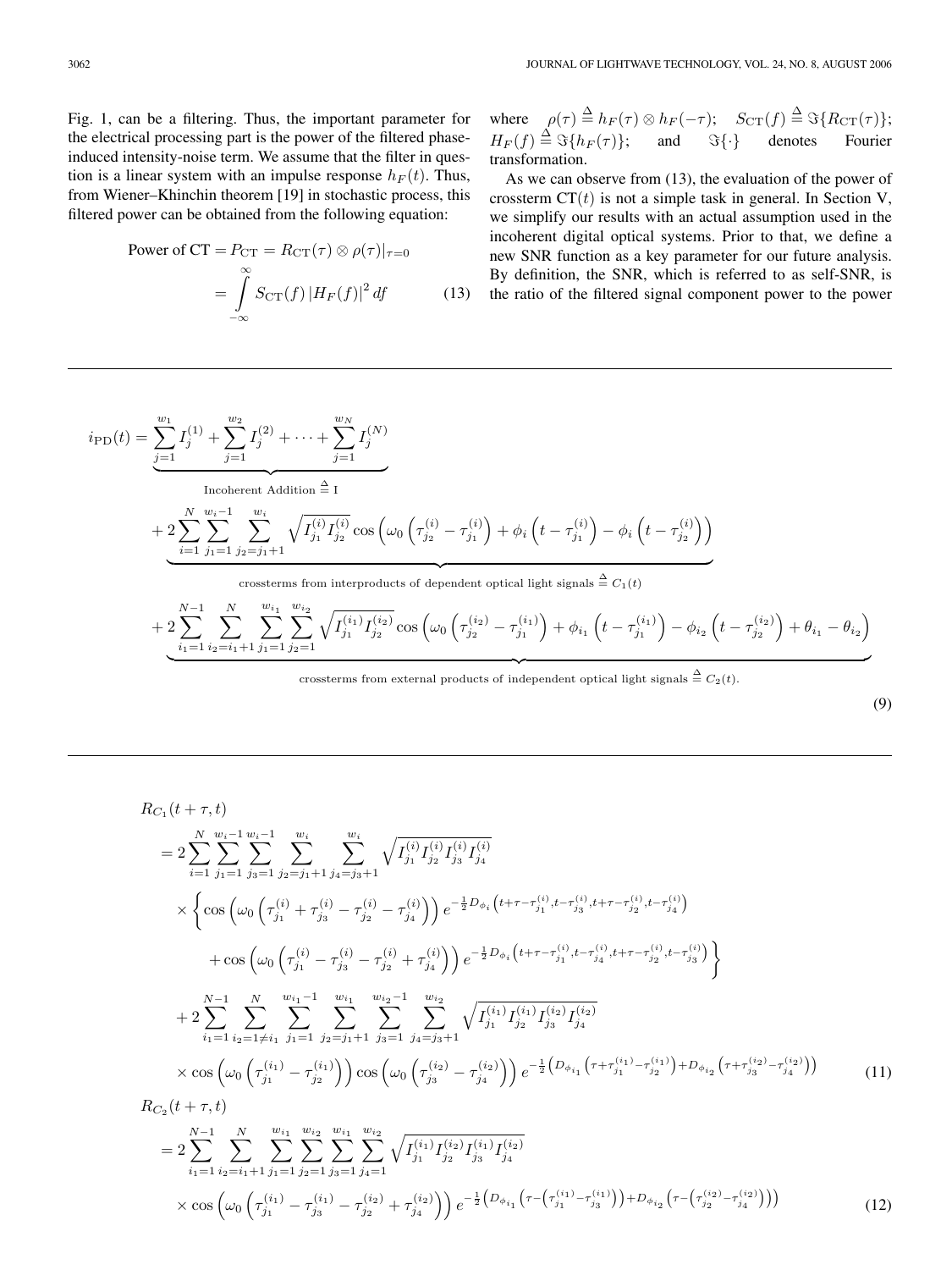of the noise term  $CT(t)$  at the photodetector's output after the filtering process.

$$
SNR_{self} \stackrel{\Delta}{=} \frac{\text{power of filtered incoherent term}}{\text{power of filtered crossterm}} = \frac{P_I}{P_{CT}}.
$$
 (14)

We also define the inverse of self-SNR function and denote it as Γ, hence

$$
\Gamma \stackrel{\Delta}{=} \text{SNR}_{\text{self}}^{-1}.\tag{15}
$$

As we discuss in the following sections, working with inverse self-SNR Γ is simpler than self-SNR function itself. Note that the above definition is quite general, since as we discussed, the optical intensity might be a random process. However, in this paper, we will analyze the self-SNR for deterministic intensities only. One can also easily include the effect of the shot-noise process [9], [18].

In general, the self-SNR is a function of the filtering process; however, as it will be shown, it is a meaningful parameter for analyzing the effect of phase-induced intensity noise. The power of phase-induced intensity-noise term depends explicitly on the autocorrelation function of the input optical signals to the TDLs, and this depends on the structure function of their corresponding random-phase process (see Appendix A). However, the autocorrelation functions of the random-phase processes depend on the type of lasers that are used for signal generation. For example, for most semiconductor lasers in optical systems, their corresponding random-phase processes are modeled with Wiener–Levy processes [18], [24], and in some other applications, more precise models for laser output signals are used [17], [21].

# V. TIME-AVERAGED AUTOCORRELATION FUNCTION

As we discussed in the previous section, the analysis of crossterm  $CT(t)$  in general is difficult, and exact analysis with a closed-form solution seems to be almost impossible. In this section, we employ a common assumption mainly used for incoherent digital optical systems and simplify our expressions for a class of special lasers with Wiener–Levy random phases. In general, the delays in TDLs are not constant and can vary due to thermal variation or other effects. These variations can be very small, but since these delays are multiplied by optical frequency, the resulting variations will be large. Note that optical frequency is on the order of petahertz, and delays in TDLs can be on the order of picoseconds, so variations in delay times for 1% of picoseconds will result in approximately  $2\pi$  swing in radians for the corresponding cosine functions. Therefore, we

can use time-averaged time autocorrelation function as those in [10] and [15]. In sensor applications, this may not be an acceptable or true assumption, but in incoherent optical systems with sources of enough incoherence, this assumption will not change the results significantly [15]. With this assumption, the two terms comprising the crossterm  $CT(t)$  will simplify to (16) and (17), shown at the bottom of the page (see Appendix C). Thus, the power of filtered term can be easily obtained from (16) and (17) in conjunction with (13). All the above relations are applicable to every lasers with arbitrary randomness, i.e., structure function. In the next section, for practical purposes, we consider laser sources having Wiener–Levy random phases (see Appendix A).

In most incoherent digital optical systems, the filtering part of the system is an integrate-and-dump process [24], [26] with an integration time  $T<sub>p</sub>$ . In this case, the power of filtered phaseinduced intensity-noise term can be evaluated (see Appendix D) and are as follows:

$$
P_{C_1} = 2 \sum_{i=1}^{N} \sum_{j_1=1}^{w_i-1} \sum_{j_2=j_1+1}^{w_i} I_{j_1}^{(i)} I_{j_2}^{(i)}
$$
  
\n
$$
\times f\left(\tau_{c_i}, T_{\rm p}, \left|\tau_{j_1}^{(i)} - \tau_{j_2}^{(i)}\right|\right)
$$
  
\n
$$
P_{C_2} = 4 \sum_{i_1=1}^{N-1} \sum_{i_2=i_1+1}^{N} \sum_{j_1=1}^{w_{i_1}} \sum_{j_2=1}^{w_{i_2}} I_{j_1}^{(i_1)} I_{j_2}^{(i_2)} T_{\rm p} \tau_{c_{i_1, i_2}}
$$
  
\n
$$
\times \left(1 - \frac{\tau_{c_{i_1, i_2}}}{T_{\rm p}} \left(1 - e^{-\frac{T_{\rm p}}{\tau_{c_{i_1, i_2}}}}\right)\right)
$$
(19)

where

$$
\tau_{c_{i_1, i_2}} \stackrel{\Delta}{=} \frac{\tau_{c_{i_1}} \tau_{c_{i_2}}}{\tau_{c_{i_1}} + \tau_{c_{i_2}}}
$$
\n(20)

and (21), shown at the bottom of the next page.

If we define the following parameters ( $\Gamma_{C_1}$  and  $\Gamma_{C_2}$ ) as

$$
\Gamma_{C_1}
$$
\n
$$
= \sum_{i=1}^{N} \sum_{j_1=1}^{w_i-1} \sum_{j_2=j_1+1}^{w_i} \Gamma_{i,j_1,j_2}
$$
\n(22a)

 $\Gamma_{i,j_1,j_2}$ 

$$
\stackrel{\Delta}{=} 2 \frac{I_{j_1}^{(i)} I_{j_2}^{(i)}}{P_I} f\left(\tau_{c_i}, T_{\rm p}, \left| \tau_{j_1}^{(i)} - \tau_{j_2}^{(i)} \right| \right) \tag{22b}
$$

$$
= \sum_{i_1=1}^{N-1} \sum_{i_2=i_1+1}^{N} \sum_{j_1=1}^{w_{i_1}} \sum_{j_2=1}^{w_{i_2}} \Gamma_{i_1, i_2, j_1, j_2}
$$
 (22c)

$$
R_{C_1}(\tau) = 2 \sum_{i=1}^{N} \sum_{j_1=1}^{w_i-1} \sum_{j_2=j_1+1}^{w_i} I_{j_1}^{(i)} I_{j_2}^{(i)} e^{-\frac{1}{2} \left(2D_{\phi_i} \left(\tau_{j_1}^{(i)} - \tau_{j_2}^{(i)}\right) + D_{\phi_i}(\tau) - D_{\phi_i} \left(\tau - \left(\tau_{j_1}^{(i)} - \tau_{j_2}^{(i)}\right)\right) - D_{\phi_i} \left(\tau + \left(\tau_{j_1}^{(i)} - \tau_{j_2}^{(i)}\right)\right)\right)}
$$
(16)

$$
R_{C_2}(\tau) = 2 \sum_{i_1=1}^{N-1} \sum_{i_2=i_1+1}^{N} \sum_{j_1=1}^{w_{i_1}} \sum_{j_2=j_1+1}^{w_{i_2}} I_{j_1}^{(i_1)} I_{j_2}^{(i_2)} e^{-\frac{1}{2} \left( D_{\phi_{i_1}}(\tau) + D_{\phi_{i_2}}(\tau) \right)} \tag{17}
$$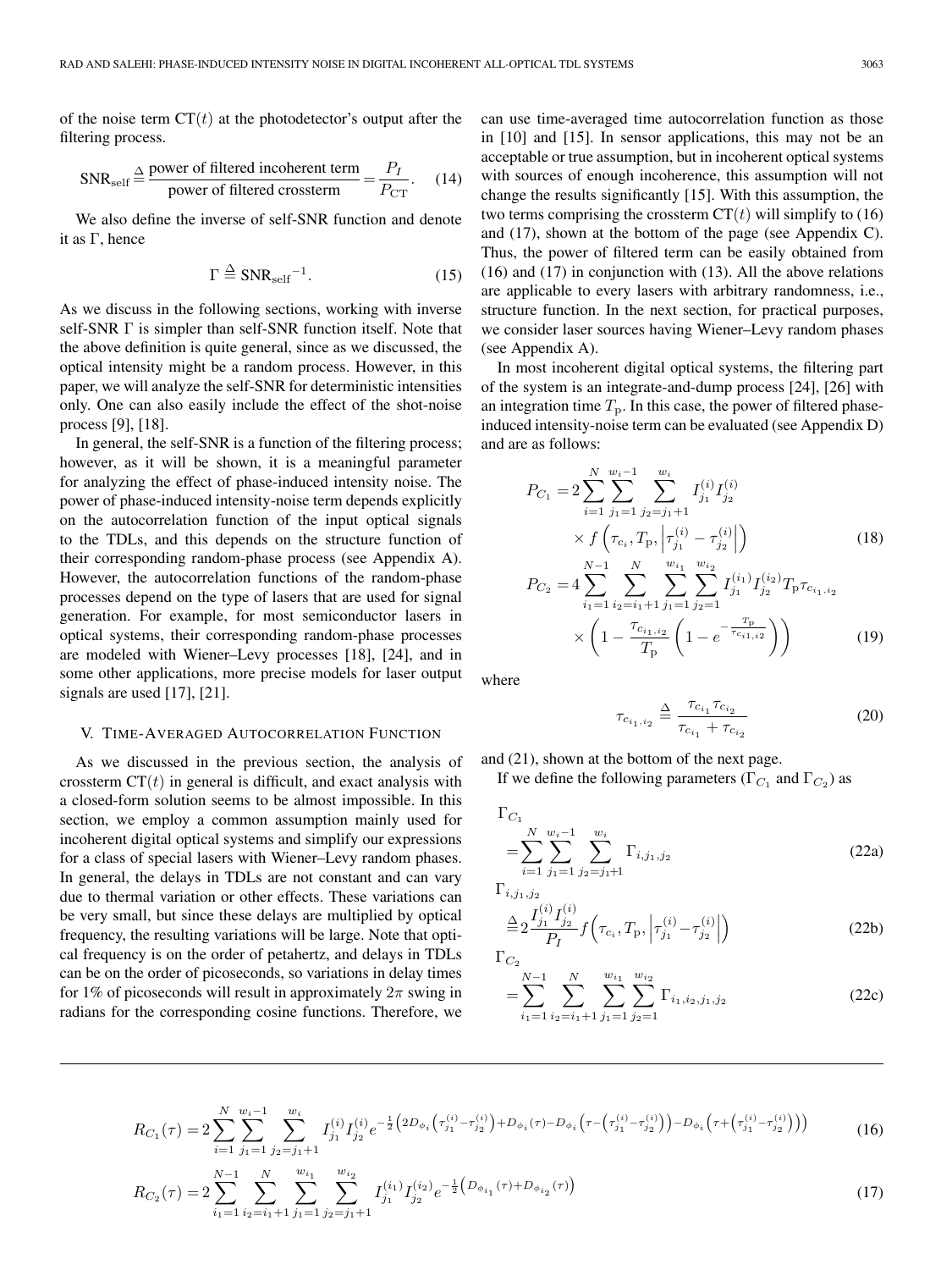$$
\Gamma_{i_1, i_2, j_1, j_2} \stackrel{\Delta}{=} 4 \frac{I_{j_1}^{(i_1)} I_{j_2}^{(i_2)}}{P_I} T_p \tau_{c_{i_1}, i_2} \left( 1 - \frac{\tau_{c_{i_1, i_2}}}{T_p} \left( 1 - e^{-\frac{T_p}{\tau_{c_{i_1, i_2}}}} \right) \right)
$$
 (22d)

Power of incoherent term

$$
=P_{I} = \left[T_{\rm p} \sum_{i=1}^{N} \sum_{j=1}^{w_{i}} I_{j}^{(i)}\right]^{2}
$$
 (22e)

then the inverse self-SNR will be  $\Gamma = \Gamma_{C_1} + \Gamma_{C_2}$ .

For other filter shapes where working in spectrum domain is easier, we may need the power spectrum of the crossterm. This spectrum is obtained in Appendix E. Then, (13) can be used for the calculation of the corresponding power.

## VI. SOME SPECIAL CASES

*Case I—Independent Phases:* In this case, we assume that the number of branches in each TDL is equal to one with no loss  $(\eta_i^{(i)} = w_i^{-1} = 1)$ , also the signal intensities at the input of TDLs are equal  $(I_i = I_0)$ , the coherence time of the optical signals are assumed to be identical ( $\tau_{c_i} = \tau_c$ ), then the inverse self-SNR Γ will be independent of the signal intensities, and we have

$$
\Gamma = \text{SNR}_{\text{self}}^{-1} = \frac{\tau_{\text{c}}}{T_{\text{p}}} \left( 1 - \frac{1}{N} \right) \left( 1 - \frac{\tau_{\text{c}}}{2T_{\text{p}}} \left( 1 - e^{-2 \frac{T_{\text{p}}}{\tau_{\text{c}}}} \right) \right). \quad (23)
$$

As we can see from this equation, the self-SNR depends explicitly on two parameters, namely the number of interfering signals before the photodetector and laser coherence time to processing time ratio. When the number of signals or TDLs is one, i.e.,  $N = 1$ , there is no phase-induced intensity noise  $SNR_{self} = \infty$ ,  $\Gamma = 0$ , as expected. However, when the number of TDLs increases, the inverse self-SNR Γ also increases. But the difference gets smaller for larger number of signals and fixed laser coherence time to processing time. This is due to the fact that the power of the phase-induced intensity-noise term is proportional to  $N(N-1)$ , whereas the power of the desired incoherent term is proportional to  $N^2$ , and for large N, we can approximate the first with  $N^2$ . That is, when the number of interfering signals is large, the only important parameter will be the laser coherence time to processing time ratio. This in turn implies that in an incoherent optical system, the phaseinduced intensity noise can be neglected for  $\tau_c/T_p \ll 1$ , i.e.,



Fig. 2. Inverse self-SNR as a function of the normalized laser coherence time by processing time for two extreme cases when the number of input pulses  $N$ is equal to infinite (solid line) and when the number  $N$  is equal to two (dashed line).

low laser coherence times to processing time. We can also approximate the inverse self-SNR in terms of  $\beta = \tau_c/T_p$  and can be expressed as follows:

$$
\Gamma = \text{SNR}_{\text{self}}^{-1} \cong \left(1 - \frac{1}{N}\right) \begin{cases} \beta \left(1 - \frac{\beta}{2}\right) \approx \beta, & \beta < 1\\ \beta(1 - 0.4323\beta), & \beta \sim 1\\ \leq 1, & \beta > 1. \end{cases}
$$
 (24)

As we can observe from (24),  $\beta$  < 1 corresponds to a region of low phase-induced intensity noise. In this region,  $\beta$  and the inverse self-SNR Γ are linearly related. Fig. 2 shows Γ as a function of β. For large values of β, the signal corresponds to a coherent signal. In such a case, the self-SNR can be easily upper bounded as in (24). This is obvious because in coherent regime, the random-phase process can be assumed to be equal for time instants t and  $t + \tau$ . In this situation, the correlation function of the crossterm will have its maximum value, which is  $N(N-1)$ , and is constant. Therefore, in Fig. 2, the gamma function is plotted for values of  $\beta$  < 1 only. Note that the phaseinduced intensity noise cannot be completely eliminated from detector's output. This is due to the fact that the phase-tointensity term is proportional to the incident signal intensity, and thus, it is an intrinsic system noise due to photodetection.

(21)

$$
\begin{split} &f\left(\tau_{c_i},T_{\rm p},\left|\tau_{j_1}^{(i)}-\tau_{j_2}^{(i)}\right|\right)\\ &\overset{\Delta}{=}\left\{\begin{aligned} &T_{\rm p}\tau_{c_i}\left(1-\frac{\tau_{c_i}}{2T_{\rm p}}\left(1-e^{-2\frac{T_{\rm p}}{\tau_{c_i}}}\right)\right),\\ &T_{\rm p}^{2}\left(1-\frac{\left|\tau_{j_1}^{(i)}-\tau_{j_2}^{(i)}\right|}{T_{\rm p}}\right)^2 e^{-2\frac{\left|\tau_{j_1}^{(i)}-\tau_{j_2}^{(i)}\right|}{\tau_{c_i}}}+T_{\rm p}\tau_{c_i}\left(1-\frac{\tau_{c_i}}{2T_{\rm p}}+e^{-2\frac{\left|\tau_{j_1}^{(i)}-\tau_{j_2}^{(i)}\right|}{\tau_{c_i}}}\left(\frac{2\left|\tau_{j_1}^{(i)}-\tau_{j_2}^{(i)}\right|-\tau_{c_i}}{2T_{\rm p}}-1\right)\right),\quad\text{o.w.}\end{aligned}\right.
$$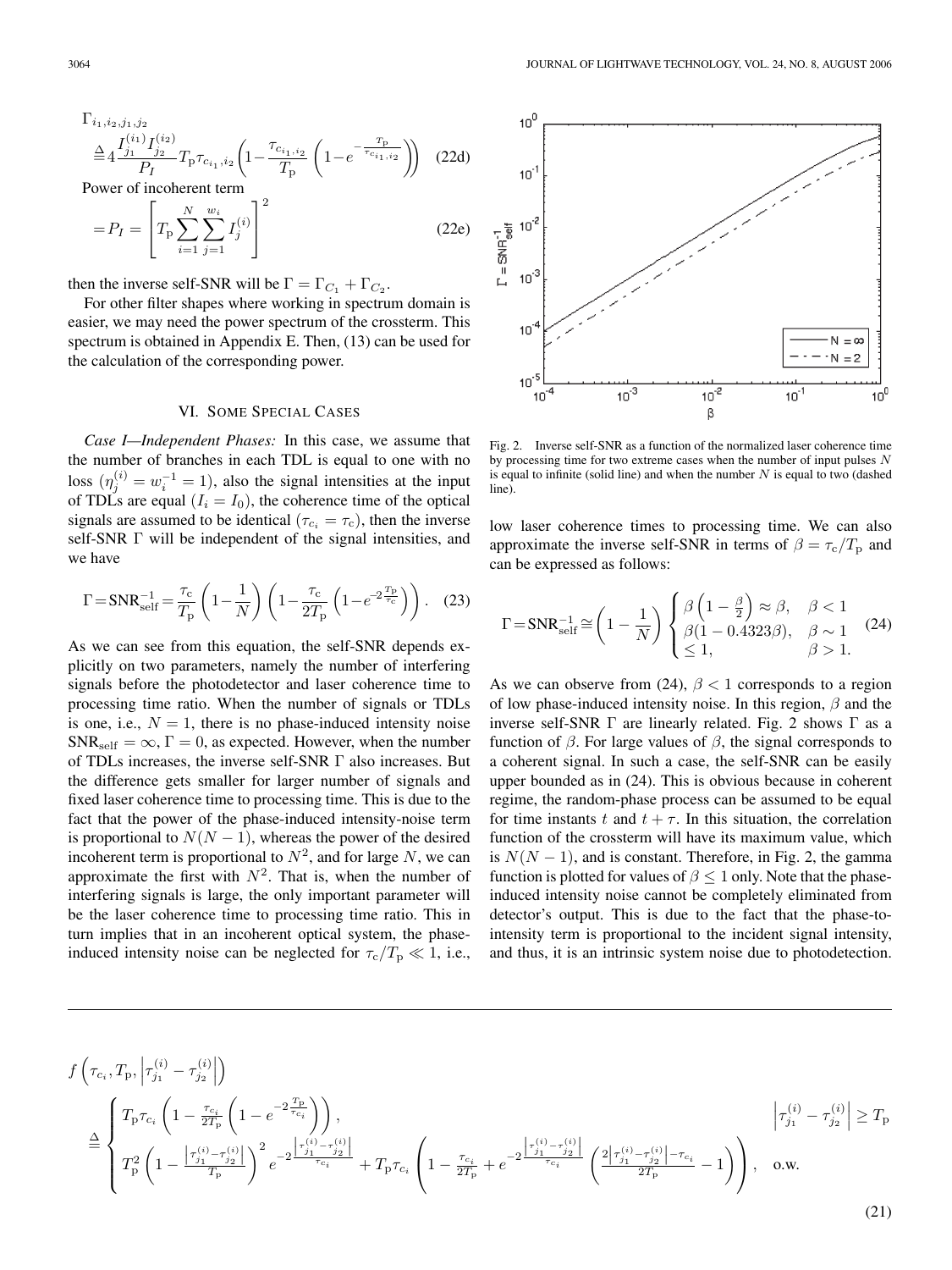However, theoretically and from (23), the exact elimination of phase-to-intensity noise occurs  $\tau_c = 0$ , which is not possible, and we neglect this case.

*Case II—Dependent Phases:* In this case, we assume that there is only one TDL, i.e.,  $N = 1$ , one all-optical processor, in the incoherent structure, and the number of its branches is equal to w. Also, for simplicity, the coupling coefficient of the branches is assumed to be equal, i.e.,  $\eta_i = w^{-1}$ . This implies that the intensity of optical signal at each branch output will be the same. With these assumptions, the self-SNR can be easily extracted from (22). We have

$$
\Gamma = \sum_{i_1=1}^{w-1} \sum_{i_2=i_1+1}^{w} \Gamma_{i_1,i_2} \quad \text{or} \quad \text{SNR}_{\text{self}}^{-1} = \sum_{i_1=1}^{w-1} \sum_{i_2=1}^{w} \text{SNR}_{i_1,i_2}^{-1}
$$
\n
$$
(25a)
$$

$$
\Gamma_{i_1, i_2} \stackrel{\Delta}{=} \text{SNR}_{i_1, i_2}^{-1} \tag{25b}
$$

and (26), shown at the bottom of the page.

Note that (26) depends explicitly on four important parameters: the number of branches in TDL w, laser coherence time  $\tau_c$ , processing time  $T_p$ , and the relative delay time between input signals in the corresponding branches at the photodetector's input in TDL. Note that since  $N = 1$ , this implies that all the signals belong to the same optical source. We define normalized delay difference for two branches as follows:

$$
\Delta_{i_1, i_2} \stackrel{\Delta}{=} \frac{|\tau_{i_1} - \tau_{i_2}|}{\tau_{\rm c}}.
$$
\n(27)

Using (27) and the previously defined parameter for  $\beta$ , we can express (26) as (28), shown at the bottom of the page.

For an in-depth discussion on this case, we further divide this case into three special cases and discuss each separately.

1) In this case, the difference between two delays in their corresponding branches in TDL is assumed to be constant and also greater than the processing time, i.e.,  $\Delta_{i_1,i_2}$ .  $\tau_c > T_p$ . Therefore, the inverse self-SNR can be simplified as follows:

$$
\Gamma = \left(1 - \frac{1}{w}\right)\beta \left(1 - \frac{\beta}{2}\left(1 - e^{-\frac{2}{\beta}}\right)\right). \tag{29}
$$

This result can be easily obtained using (25) and (28) in connection with the above assumption. As we can see in this case,  $\Gamma$  depends only on  $\beta$ . This result is analogous to the independent phases, which were analyzed in case I. This means that when the delay difference is greater than the processing time, the delayed versions of an optical signal act independently as two optical signals with independent random phases. For accurate intensity addition, we need to decrease  $\beta$  as in case I. With decreasing  $\beta$ , we can be more certain on the intensity addition. Another important point is the linear relation that exists between  $\Gamma$ and  $\beta$ , which is once again analogous to the independent case. Note that in this case, when the number of branches is equal to one, i.e.,  $w = 1$ , there will also be no phaseinduced intensity noise.

2) In this case, we assume that all the delay differences are smaller than the processing time and where they are also identical  $\Delta_{i_1,i_2} = \Delta$ . In this case, the inverse self-SNR  $\Gamma$ can be easily derived from (28) and (25) with the above conditions, and we have

$$
\Gamma = \left(1 - \frac{1}{w}\right) \left[ (1 - \beta \Delta)^2 e^{-2\Delta} + \beta \left(1 - \frac{\beta}{2} + e^{-2\Delta} \left(\beta \Delta + \frac{\beta}{2} - 1\right)\right) \right].
$$
\n(30)

We observe that in this situation, the inverse self-SNR can be dominated by delay differences. In order to have a large self-SNR function or small  $\Gamma$ , we should first choose the coherence time in such a way that the first term in the bracket in (30) becomes negligible. Then, choose the processing time to laser coherence time in such a way that the second term will become smaller than the desired value indicating the accuracy in incoherent addition.

The approximation of  $\Gamma$  for small values of  $\beta$  and  $\Delta$ can be derived from (31) as such (see Figs. 3 and 4), we have

$$
\Gamma = \left(1 - \frac{1}{w}\right) \begin{cases} e^{-2\Delta} + \beta(1 - e^{-2\Delta}), & \beta \ll 1\\ \beta\left(1 - \frac{\beta}{2}\right), & \Delta > 5 \end{cases} \tag{31}
$$

We can see that for reducing the effect of the delay difference term, we need to choose  $\Delta$  to be at least five,

$$
\Gamma_{i_1, i_2} \triangleq \frac{2}{w^2} \begin{cases} \frac{\tau_c}{T_p} \left( 1 - \frac{\tau_c}{2T_p} \left( 1 - e^{-2\frac{T_p}{\tau_c}} \right) \right), & T_p \le |\tau_{i_1} - \tau_{i_2}| \\ \left( 1 - \frac{|\tau_{i_1} - \tau_{i_2}|}{T_p} \right)^2 e^{-2\frac{|\tau_{i_1} - \tau_{i_2}|}{\tau_c}} + \frac{\tau_c}{T_p} \left( 1 - \frac{\tau_c}{2T_p} + e^{-2\frac{|\tau_{i_1} - \tau_{i_2}|}{\tau_c}} \left( \frac{\tau_c + 2|\tau_{i_1} - \tau_{i_2}|}{2T_p} - 1 \right) \right), & \text{o.w.} \end{cases}
$$
(26)

$$
\Gamma_{i_1, i_2} \stackrel{\Delta}{=} \frac{2}{w^2} \begin{cases} \beta \left( 1 - \frac{\beta}{2} \left( 1 - e^{-\frac{2}{\beta}} \right) \right), & \beta \Delta_{i_1, i_2} \ge 1 \\ \left( 1 - \beta \Delta_{i_1, i_2} \right)^2 e^{-2\Delta_{i_1, i_2}} + \beta \left( 1 - \frac{\beta}{2} + e^{-2\Delta_{i_1, i_2}} \left( \Delta_{i_1, i_2} + \frac{\beta}{2} - 1 \right) \right), & \text{o.w.} \end{cases}
$$
(28)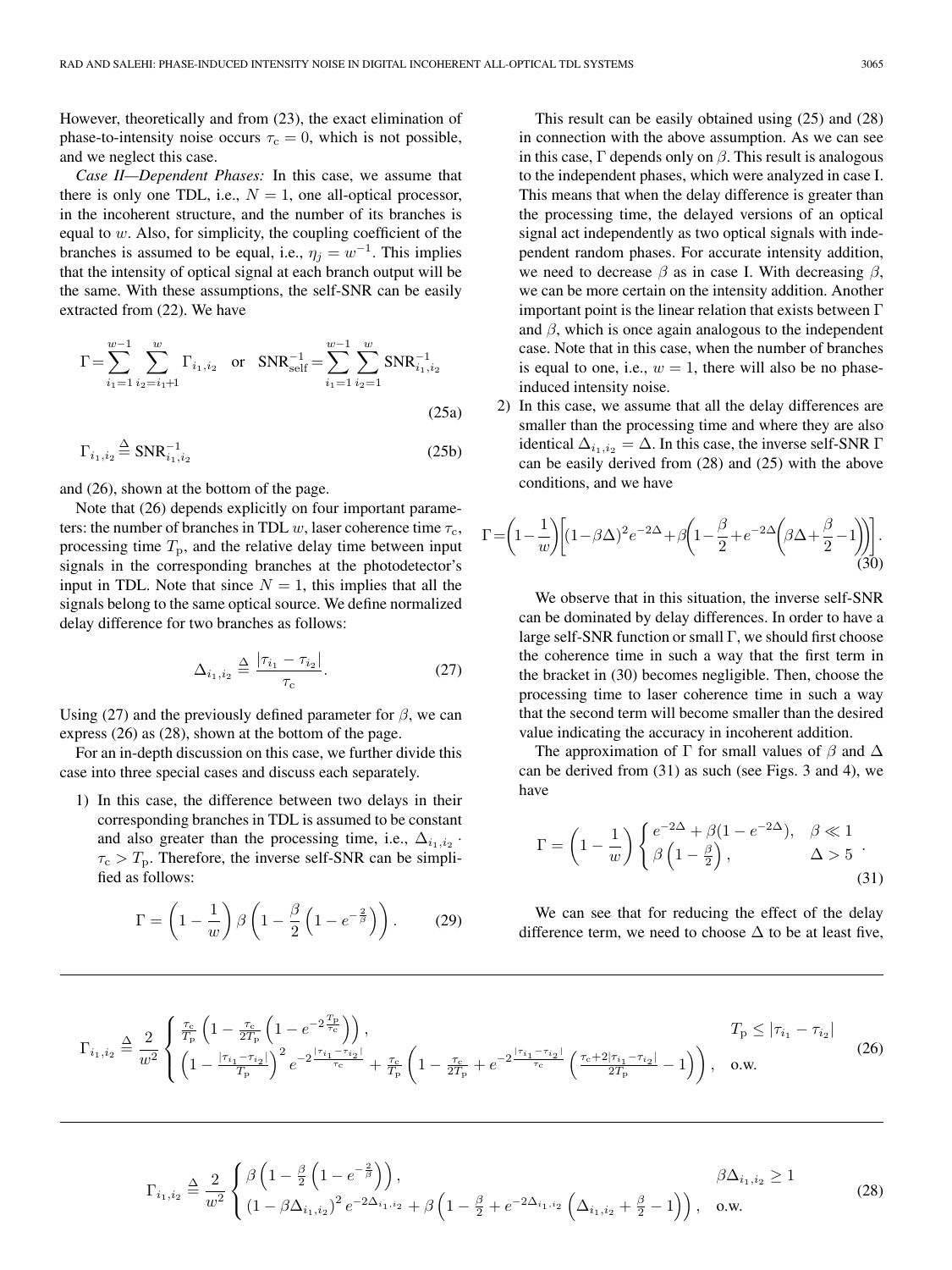

Fig. 3. Gamma function versus  $\beta$  for various values of  $\Delta$  and with  $w = \infty$ . As it can be observed from this figure, when ∆ increases, the gamma function approaches to a more linear relation with respect to  $\beta$ .



Fig. 4. Gamma function versus  $\Delta$  for various values of  $\beta$ . As can be observed for values of  $\Delta \geq 5$ , the value of the Gamma function becomes independent from  $\Delta$  and can be stated as a function of  $\beta$  only.

i.e.,  $\Delta > 5$ . With this choice, the effect of the first term in (30) becomes negligible on the order of −5 dB, and the dominant term will be the second term. This term is similar to case I and also to case 1). With the constraint used for the first term, the only important parameter for the remaining second term will be  $\beta$ . Thus, for improving the self-SNR in this case, we need to control the second term by decreasing  $\beta$  after reducing the effect of the first term by appropriate choice on delay difference ∆. This result however shows that for this case, the delay difference is important, but its effect can be easily reduced by choosing a laser coherence time to be at least five times smaller than  $\Delta$ . But with this selection for the delay differences, the inverse self-SNR depends explicitly and linearly on  $\beta$ . Note also that in this case, as in other previous cases when the number of interferences is one, there will be no phaseinduced intensity noise, i.e.,  $\text{SNR}_{\text{self}} = \infty$ ,  $\Gamma = 0$ . In this section, we have assumed that all the delay differences are equal. In real situations, they are not equal but can be smaller than the processing time. From our discussion in such cases, we can easily substitute  $\Delta$  with its minimum possible value so that  $\Delta = \min_{i_1,i_2} {\Delta_{i_1,i_2}}$ , as shown in the following section.

3) In this case, some delay differences are greater than the processing time and some are smaller. However, theoretically or in practice, there may exist a situation where some delay differences are zero. But for our analysis, we do not consider this situation, because in this case, we can model two branches in Fig. 1 by one branch with intensity four times the former. However, for this case then, the assumption of identical intensities (equal coupling coefficient,  $\eta_j = w^{-1}$ ) will not be satisfied. Thus, assume that from the total number of terms in  $\Gamma$ ,  $w_1$  terms have delay differences that are smaller than the processing time, and for the others, say  $w_2$ , the processing time is smaller than the delay differences. Obviously, we have  $w_1 + w_2 = w(w - 1)/2$ . For the total Γ, we can write

$$
\Gamma = \frac{2}{w^2} \sum_{j=1}^{w_1} e^{-2\Delta_j} \left[ (1 - \beta \Delta_j)^2 + \beta \left( \Delta_j \beta + \frac{\beta}{2} - 1 \right) \right]
$$
  
depends on  $\beta$  and  $\Delta_j$   
+  $\frac{2}{w^2} \underbrace{\left( \sum_{j=1}^{w_1} \beta \left( 1 - \frac{\beta}{2} \right) + \sum_{j=1}^{w_2} \beta \left( 1 - \frac{\beta}{2} \left( 1 - e^{-\frac{2}{\beta}} \right) \right) \right)}_{\text{depends on } \beta \text{ only}}.$  (32)

It can be observed from the above equation that the total inverse self-SNR Γ can be expressed via two terms, as in (32). One term depends on the normalized delay differences  $\Delta_i$ , and the other as a function of the normalized coherence time  $β$ . The effect of delay differences can be easily minimized by a small increase in the normalized delay difference (see 2) in case II in this section). On the other hand, in incoherent optical systems, the normalized laser coherence time is comparatively small so that we have  $\beta$  < 1. In this case, we can neglect the term multiplied by the exponential factor, i.e.,  $e^{-2\Delta_j}$  in (32). The above discussion implies that, in more general situation, we can neglect the effect of the delay differences and approximate the total inverse self-SNR as

$$
\Gamma \cong \left(1 - \frac{1}{w}\right) \beta \left(1 - \frac{\beta}{2}\right) \approx \left(1 - \frac{1}{w}\right) \beta. \tag{33}
$$

The discussion in obtaining (33) is the same as in cases 1) and 2).

# VII. APPLICATIONS OF THE ABOVE RESULTS: PERSPECTIVE TO SYSTEM DESIGN

In most incoherent optical digital communication systems, the basic assumption is that at the receiver's photodetector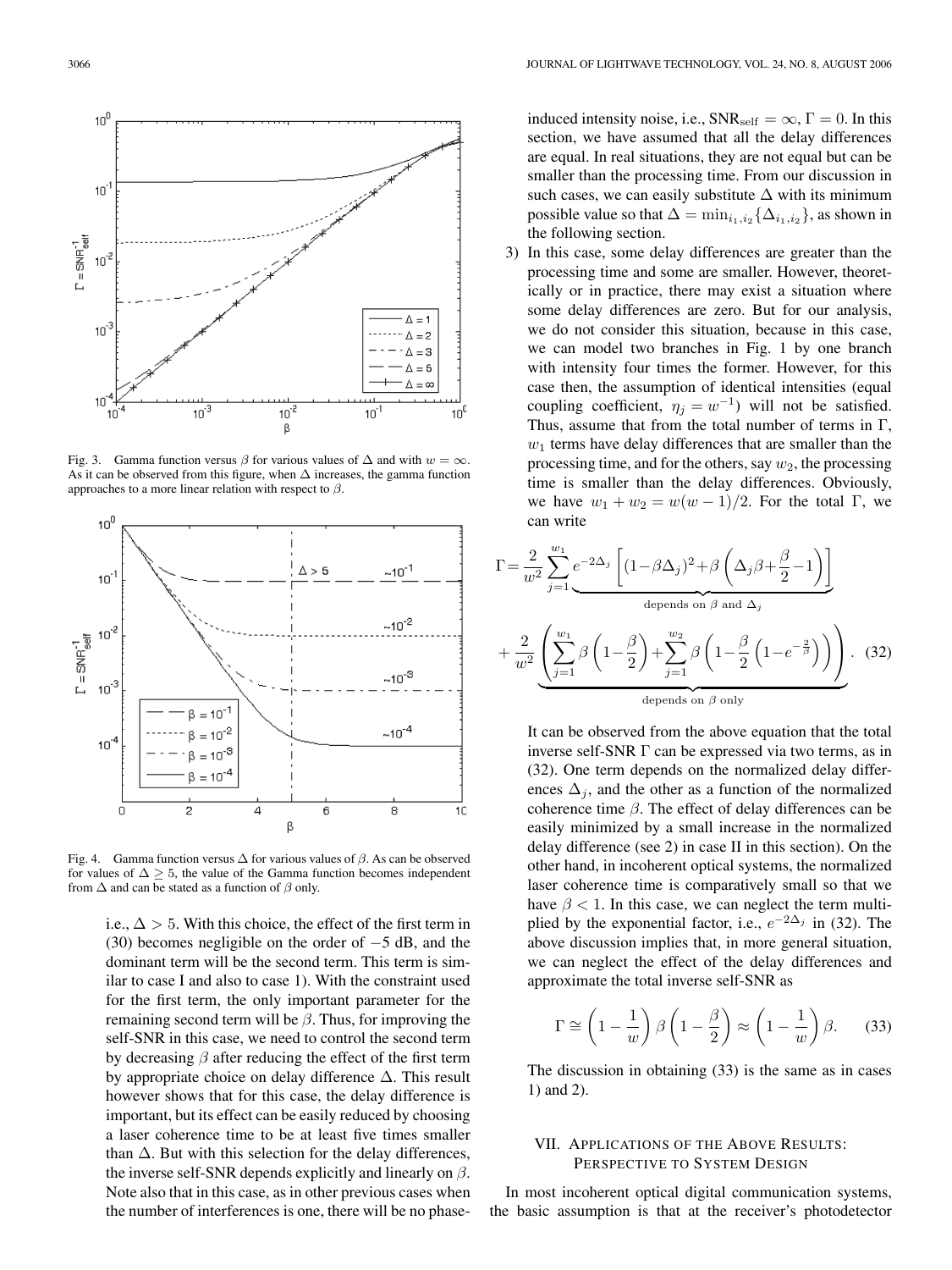

Fig. 5. All-optical encoder/decoder structure based on TDL for an optical CDMA system using OOC. Note that in the above example, the number of branches is equal to the code weight  $w$ .

output, we have the sum of a few positive optical signals, i.e., intensity addition. Based on this assumption, new codes for incoherent and positive optical systems and multiple-access networks were proposed [8]. However, as the speed of the processing in these classes of systems increases, the processing time per signal or pulse of the system decreases. But, as it is becoming apparent from previous sections, as the system speed increases, the intensity-addition assumption becomes less acceptable, and one needs to combat or remedy this degrading effect. This issue becomes even more acute in incoherent optical multiple-access networks. In these systems, we usually encode the data stream with a higher speed optical codes [8], [25], [26]. This implies that for a given coherence time of a laser, the processing time of the system will be lower bounded, and the maximum achievable rate of information also will be upper bounded. The reason is obvious from our previous discussion in Section VI. As we showed in all cases, the important parameter for accuracy in incoherent addition will be the normalized laser coherence time to the processing time ratio  $\beta$ , and this parameter should be as small as possible, which implies that for a specified laser coherence time, the processing time should be larger than a fixed constant as will be discussed in the following.

In optical systems, the processing time is directly related to the specified receiver structure [26]. For an incoherent optical system, we need to be in regions where  $\beta \ll 1$ . Therefore, for a desired self-SNR, one can easily calculate the required  $\beta$  from the approximation discussed in the previous section, e.g., (24), (29), and (33). If we need for the self-SNR to be ξ, the required β will be approximately  $\xi^{-1}(1 - (Nw)^{-1})^{-1}$ , with Nw showing the total number of optical signals or pulses at the photodetector's input. From this relation and neglecting the effect of  $1 - (Nw)^{-1} \sim 1$ , we can write

$$
\beta \times \xi = 1. \tag{34}
$$

Substituting  $\beta$  from (24), we have

$$
\tau_{\rm c} = \frac{T_{\rm p}}{\xi}.\tag{35}
$$

Equation (35) easily relates the processing time of the system  $T<sub>p</sub>$  to the coherence time of the laser and the desired or required self-SNR. For typical values of laser coherence time in incoherent optical systems 10–100 ps and acceptable self-SNR 20 dB or more, the maximum rate of the system that is proportional to the inverse of the minimum processing time will be 1 GHz for 10 ps or 100 MHz for a 100-ps laser coherence time. With this limitation, it seems that many incoherent optical structures may not operate as well as we expect. In other words, increasing the system accuracy from the intensity-addition point of view will decrease the maximum acceptable processing rate and vice versa. In many applications, 1 GHz or 100 MHz may be an acceptable processing rate, but take note that in some others, such as multiple-access networks depending on decoding structure, processing time may be equal to the chip time [8], [25], [26], and therefore, 1 GHz or 100 MHz may not be an acceptable range.

To gain more insight on the application of our results based on the structure introduced in Fig. 1, we discuss an important application, namely IM/DD-based optical code-division multiple-access (CDMA) system. Assume that we have a CDMA system using optical orthogonal codes (OOC) with characteristic (F, w,  $\lambda_a$ ,  $\lambda_c$ ), where F, w,  $\lambda_a$ , and  $\lambda_c$  are the code length, code weight, and maximum of auto- and cross-correlation values, respectively [25]. For such class of networks, their corresponding optical encoder/decoder can be designed based on all-optical processor TDL structure introduced in Fig. 1. For example, for all-optical decoder based on TDL structures, the delays are selected such that we have the maximum correlation value when matched with its corresponding OOC (see Fig. 5). Thus, the number of branches is equal to the code weight. Thus, after decoding by the desired decoder, we have the addition of  $w$  optical pulses at the correlation time from the corresponding desired user's OOC. Also, there may be other interfering undesired optical pulses added to the desired w optical pulses at the correlation time from other users. If we assume that the *i*th interfering user can interfere with  $w_i$ ,  $i \in \{2, 3, \ldots, N\}$  pulses of the desired OOC signal, then (9) corresponds to the detected light in the presence of interfering users with  $w_i \leq \lambda_c$ , where  $\lambda_c$  is the maximum cross-correlation value between the OOCs. Thus, our analysis based on the model introduced in Fig. 1 can be easily applied to optical CDMA systems, and degradation due to the phase-induced intensity noise in such multiple-access systems can be analyzed using the mathematical models introduced in this paper. Note that depending on the receiver structure used for optical CDMA, the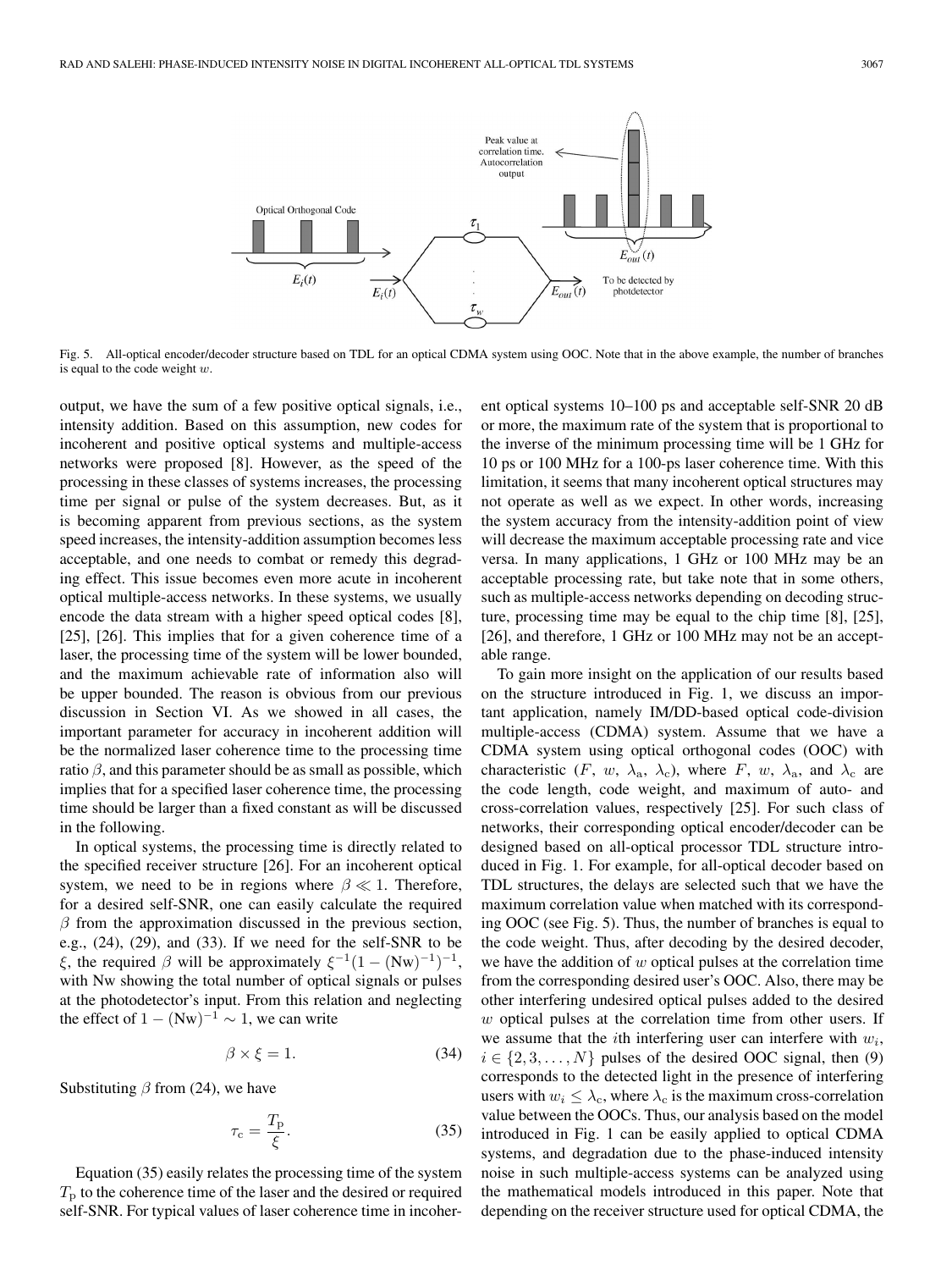processing time can be equal to the chip time or bit time, and our models can be easily extended to these various cases [26].

Another important incoherent intensity-based system where phase-induced intensity noise is of concern is a simple ON–OFF keyed bit-rate limiter (BRL) for controlling the maximum allowable transmission rate of the users [13], [28]. In such cases, we can set the delays of the branches equal to the delays in BRL and use the results developed in this paper.

#### VIII. COHERENT VERSUS INCOHERENT SYSTEMS

In previous sections, we obtained a self-SNR for randomphase processes based on Wiener–Levy for an arbitrary coherence time. As we deduce from (33) and (34), the ratio of the laser coherence time to the system processing time plays an important role in setting a basic condition on the accuracy of an incoherent digital optical system. This parameter, which we denote as  $\beta$ , is a well-known parameter in coherent optical communication systems [1]–[7]. The analysis on coherent optical communication systems shows that in order to obtain a good performance,  $\beta$  should be as high as possible. One intuitive reason for this result on such coherent optical systems can be described as follows: As the coherence time of the laser decreases, we need a larger filter bandwidth (or smaller integration time) to collect more power because of the spreading effect of the random-phase process in the power spectrum of the received signal. Note that in such systems, the desired term is the phase-induced intensity crossterm, and the incoherent term is the undesirable term. Hence, the methods for decreasing the effect of the random-phase process finally result in decreasing processing time that a typical coherent system receives. However, from (32), we observe that in an incoherent system, for ensuring the intensity addition for a specified laser coherence time, the processing time of the system should increase, which is exactly the opposite of coherent systems. Therefore, in an incoherent system that works with processing time  $T_p$ , the coherence time of our laser  $\tau_c$  should be much smaller than  $T_p$ . As  $\beta$  decreases, we will be more certain on the intensity addition at the photodetector's output. For an incoherent system, we want to have  $\beta \ll 1$ . In this case, the crossterm power to the incoherent power term, which is the desired term, will be approximately proportional to  $\beta$ . This implies that the processing time must be much larger than the coherence time of laser, for example, 100 times for  $SNR_{self} \cong 20$  dB, where in coherent systems, we should choose  $\beta$  as high as possible (100 or more) [2], [7] to eliminate the random-phase effect at its receiver. This comparison shows that in coherent systems, we have no choice but to have a very high processing rate, which is proportional to the system data rate, but in incoherent systems based on the structure given in Fig. 1, we have no choice but to have a low processing rate that is also proportional to the data rate.

#### IX. CONCLUSION

In this paper, we discussed and analyzed conditions under which we can be certain on intensity addition of optical signals. We define a self-SNR function that in the special case of Wiener–Levy phase model can be easily calculated from (20)–(22). We showed that for fixed processing time, the coherence time of the laser must be much smaller, and for a fixed coherence time, the processing time of the system must be much larger. This implies that in systems that we are dealing only with intensities, the rate of processing cannot be larger from a preset value, which depends on the accuracy we require for the system. As the accuracy increases, the maximum achievable rate decreases in a reverse manner. For a desired accuracy, one can correspond it to the normalized laser coherence time in (35) and so calculate the maximum possible rate for the desired laser coherence time. This shows an important limiting factor in digital incoherent optical systems.

# APPENDIX A

In this section, we derive the *th-order correlation function* of optical signal and also relate this to the corresponding nthorder random-phase-process structure function. Prior to doing this, note that in general, the nth-order autocorrelation function of a random process is defined by time averaging, but in the case of an ergodic process, we can use ensemble averaging instead [18]–[20]. Thus, we first describe the autocorrelation function of an optical signal in the form of (A4), which is shown below, in terms of structure function. From the definition, we have

$$
R_E(t_1,\ldots,t_n,t_{n+1},\ldots,t_{2n})
$$
  
\n
$$
\stackrel{\Delta}{=} E\left\{E(t_1)\times\cdots\times E(t_n)\times E^*(t_{n+1})\times\cdots\times E^*(t_{2n})\right\}
$$
 (A1)

substituting  $E(t)$  from (3) into (A1), we have

$$
R_E(t_1, ..., t_n, t_{n+1}, ..., t_{2n})
$$
  
\n
$$
\stackrel{\Delta}{=} I_0^n E \left\{ e^{j(\phi(t_1) + ... + \phi(t_n) - \phi(t_{n+1}) - ... - \phi(t_{2n}))} \right\}
$$
 (A2)

and the random phase has a Gaussian density function with zero mean. Also, for such a random process, say  $n(t)$ , we can write

$$
E\left\{e^{jn(t)}\right\} = \Phi_n(s=j) = e^{-\frac{\sigma_n^2}{2}} \tag{A3}
$$

where from the definition,  $\Phi_n(s)$  and  $\sigma_n$  correspond to the characteristic function and variance of our zero-mean Gaussian random process  $n(t)$ . Thus, we can write

$$
R_E(t_1, \ldots, t_n, t_{n+1}, \ldots, t_{2n})
$$
  
\n
$$
\stackrel{\triangle}{=} I_0^n e^{-\frac{E\{(\phi(t_1) + \cdots + \phi(t_n) - \phi(t_{n+1}) - \cdots - \phi(t_{2n}))^2\}}{2}}
$$
  
\n
$$
= I_0^n e^{-\frac{D_\phi(t_1, \ldots, t_n, t_{n+1}, \ldots, t_{2n})}{2}}
$$
\n(A4)

so we proceed by calculating the structure function for any order of  $n$ . In this case, we have

$$
D_{\phi}(t_1, ..., t_n, t_{n+1}, ..., t_{2n})
$$
  
=  $E\left\{ [\phi(t_1) + ... + \phi(t_n) - \phi(t_{n+1}) - ... - \phi(t_{2n})]^2 \right\}$   
=  $\sum_{i=1}^n E\left\{ [\phi(t_i) - \phi(t_{i+n})]^2 \right\}$   
+  $2 \sum_{i_1=1}^{n-1} \sum_{i_2=i_1+1}^n E\left\{ [\phi(t_{i_1}) - \phi(t_{i_1+n})] \right\}$   $\times [\phi(t_{i_2}) - \phi(t_{i_2+n})] \right\}$  (A5)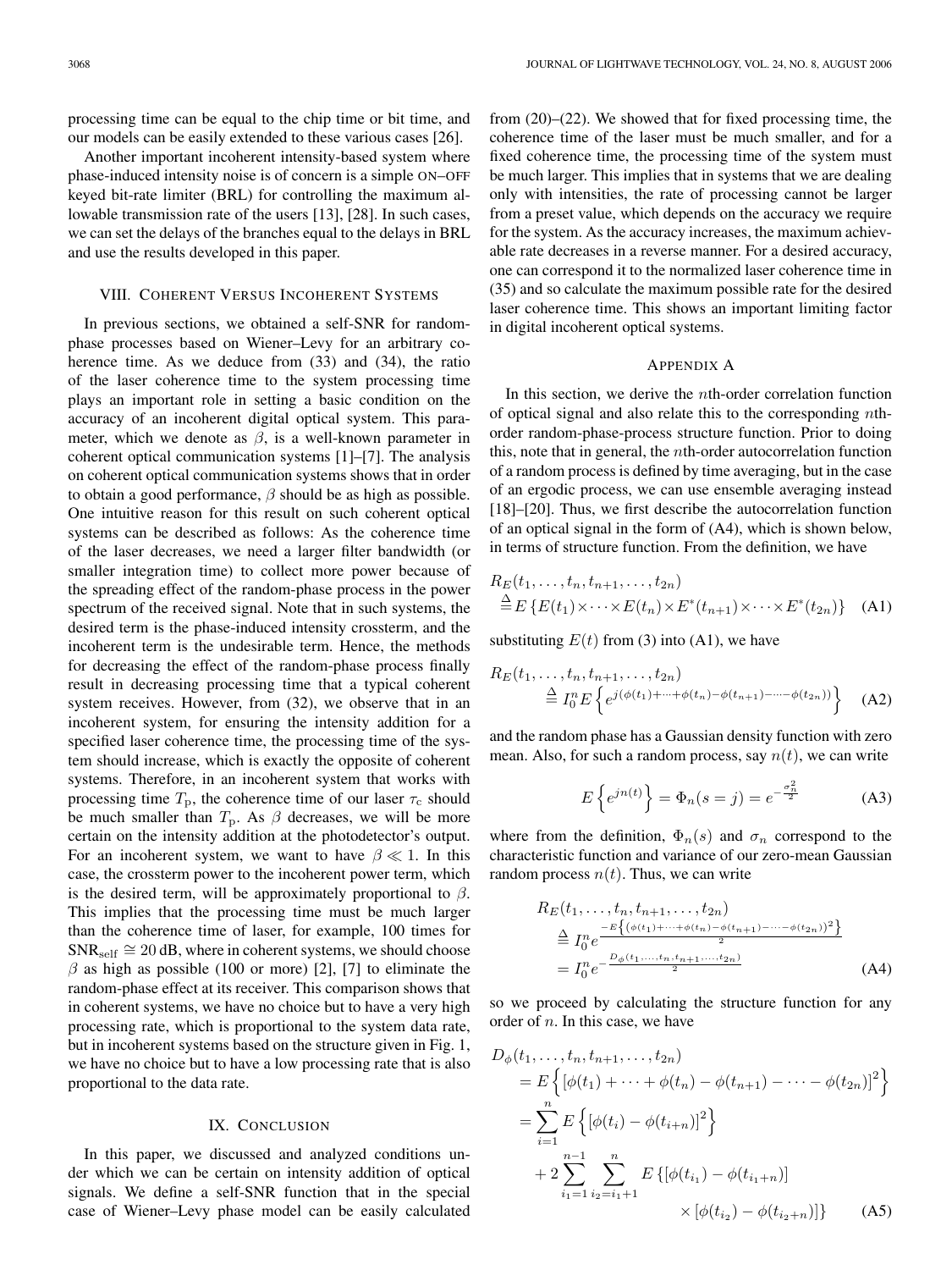but simply for any four time instants  $t_a$ ,  $t_b$ ,  $t_c$ , and  $t_d$ , we have terms, namely  $CT(t) = C_1(t) + C_2(t)$ , so that we have the following equality:

$$
2(\phi(t_a) - \phi(t_c))(\phi(t_d) - \phi(t_b)) = (\phi(t_c) - \phi(t_d))^2
$$
  
 
$$
+(\phi(t_a) - \phi(t_b))^2 - (\phi(t_a) - \phi(t_d))^2 - (\phi(t_c) - \phi(t_b))^2
$$
 (A6)

by substituting this into (A5) and letting  $t_a = t_{i_1}, t_c = t_{i_1+n}$ ,  $t_b = t_{i_2+n}$ , and  $t_d = t_{i_2}$ , we have

$$
D_{\phi}(t_1, \dots, t_n, t_{n+1}, \dots, t_{2n})
$$
  
= 
$$
\sum_{i=1}^n D_{\phi}(t_i, t_{i+n})
$$
  
+ 
$$
\sum_{i_1=1}^{n-1} \sum_{i_2=i_1+1}^n [D_{\phi}(t_{i_1}, t_{i_2+n}) + D_{\phi}(t_{i_1+n}, t_{i_2}) - D_{\phi}(t_{i_1+n}, t_{i_2+n})] (A7)
$$

where by definition, we have

$$
D_{\phi}(t_a, t_b) = E\left\{ [\phi(t_a) - \phi(t_b)]^2 \right\}.
$$
 (A8)

Depending on the laser type and the model used for random phase, the structure function can be different. In a special case, where the random phase is modeled with Wiener–Levy process [19], [24], it can be easily shown that with the increment independent characteristics of Wiener–Levy process, the structure function can be written as follows [18], [19]:

$$
D_{\phi}(t_a, t_b) = 2 \frac{|t_a - t_b|}{\tau_c}.
$$
 (A9)

In the special cases when  $t_a = t + \tau$  and  $t_b = t$ , which correspond to  $n = 2$ , the second-order coherence function will be achieved. Also, note that the structure function also depends on the difference of sample times, therefore even for a nonstationary random phase as Wiener–Levy case, the autocorrelation is only a function of the correlation time  $\tau$ .

#### APPENDIX B

In obtaining the autocorrelation function, we first arrange the total output terms. Hence, we have

$$
i_{\rm PD}(t) = \left| E_{\rm out}^{(1)}(t) + E_{\rm out}^{(2)}(t) + \dots + E_{\rm out}^{(N)} \right|^2
$$
  
= 
$$
\sum_{i=1}^{N} \left| E_{\rm out}^{(i)} \right|^2 + 2 \sum_{i_1=1}^{N-1} \sum_{i_2=i_1+1}^{N} \text{Real} \left\{ E_{\rm out}^{(i_1)} E_{\rm out}^{*(i_2)} \right\}.
$$
  
(B1)

By substituting  $(3)$ ,  $(5)$ , and  $(8)$  into  $(B1)$  and rearranging the terms, we can write the crossterm as the summation of two

$$
C_{1}(t) = 2 \sum_{i=1}^{N} \sum_{j_{1}=1}^{w_{i}-1} \sum_{j_{2}=j_{1}+1}^{w_{i}} \sqrt{I_{j_{1}}^{(i)} I_{j_{2}}^{(i)}}
$$
  
\n
$$
\times \cos \left(\omega_{0} \left(\tau_{j_{2}}^{(i)} - \tau_{j_{1}}^{(i)}\right) + \phi_{i} \left(t - \tau_{j_{2}}^{(i)}\right)\right) \quad (B2)
$$
  
\n
$$
C_{2}(t) = 2 \sum_{i_{1}=1}^{N-1} \sum_{i_{2}=i_{1}+1}^{N} \sum_{j_{1}=1}^{w_{i_{1}}} \sum_{j_{2}=1}^{w_{i_{2}}} \sqrt{I_{j_{1}}^{(i_{1})} I_{j_{2}}^{(i_{2})}}
$$
  
\n
$$
\times \cos \left(\omega_{0} \left(\tau_{j_{2}}^{(i_{2})} - \tau_{j_{1}}^{(i_{1})}\right) + \phi_{i_{1}} \left(t - \tau_{j_{1}}^{(i_{1})}\right) - \phi_{i_{2}} \left(t - \tau_{j_{2}}^{(i_{2})}\right) + \theta_{i_{1}} - \theta_{i_{2}}\right).
$$
  
\n(B3)

In confirming (11), we should note that each term in  $C_1(t)$  does not have any random phase with uniform distribution, but each term in  $C_2(t)$  has two random phases with uniform distribution. Thus, the expectation of the cross product of these two terms will be zero. This means that for the autocorrelation of the noisy term, we should only calculate the autocorrelation of each terms separately. By using the autocorrelation function definition, we have

 $R_{C_1}(\tau)$ 

$$
=4\sum_{i_1=1}^{N}\sum_{i_2=1}^{N}\sum_{j_1=1}^{w_{i_1}-1}\sum_{j_3=1}^{w_{i_2}}\sum_{j_2=j_1+1}^{w_{i_1}}\sum_{j_4=j_3+1}^{w_{i_2}}\sqrt{I_{j_1}^{(i_1)}I_{j_2}^{(i_1)}I_{j_3}^{(i_2)}I_{j_4}^{(i_2)}}\times E\left\{\cos\left(\omega_0\left(\tau_{j_2}^{(i_1)}-\tau_{j_1}^{(i_1)}\right)+\phi_{i_1}\left(t+\tau-\tau_{j_1}^{(i_1)}\right)\right) -\phi_{i_1}\left(t+\tau-\tau_{j_2}^{(i_1)}\right)\right) \times \cos\left(\omega_0\left(\tau_{j_4}^{(i_2)}-\tau_{j_3}^{(i_2)}\right)+\phi_{i_2}\left(t-\tau_{j_3}^{(i_2)}\right)\right) -\phi_{i_2}\left(t-\tau_{j_4}^{(i_2)}\right)\right\}.
$$
 (B4)

Therefore, in (B4), we should obtain the expectation in the summation. This expectation also can be easily calculated using the Gaussian properties of random phases. As in Appendix A, for a constant number  $\chi_0$  and zero mean Gaussian random process  $\chi$ , we can write

$$
E\left\{\cos(\chi + \chi_0)\right\} = \cos(\chi_0)e^{\frac{-\sigma_{\chi}^2}{2}}.
$$
 (B5)

With this equality similar to Appendix A, the desired expectation, say  $X_1$ , can be written as follows:

$$
X_1 = \frac{1}{2} \cos \left( \omega_0 \left( \tau_{j_1}^{(i_1)} + \tau_{j_3}^{(i_2)} - \tau_{j_2}^{(i_1)} - \tau_{j_4}^{(i_2)} \right) \right) e^{-\frac{\sigma_1^2}{2}}
$$

$$
+ \frac{1}{2} \cos \left( \omega_0 \left( \tau_{j_1}^{(i_1)} + \tau_{j_4}^{(i_2)} - \tau_{j_2}^{(i_1)} - \tau_{j_3}^{(i_2)} \right) \right) e^{-\frac{\sigma_2^2}{2}} \quad (B6)
$$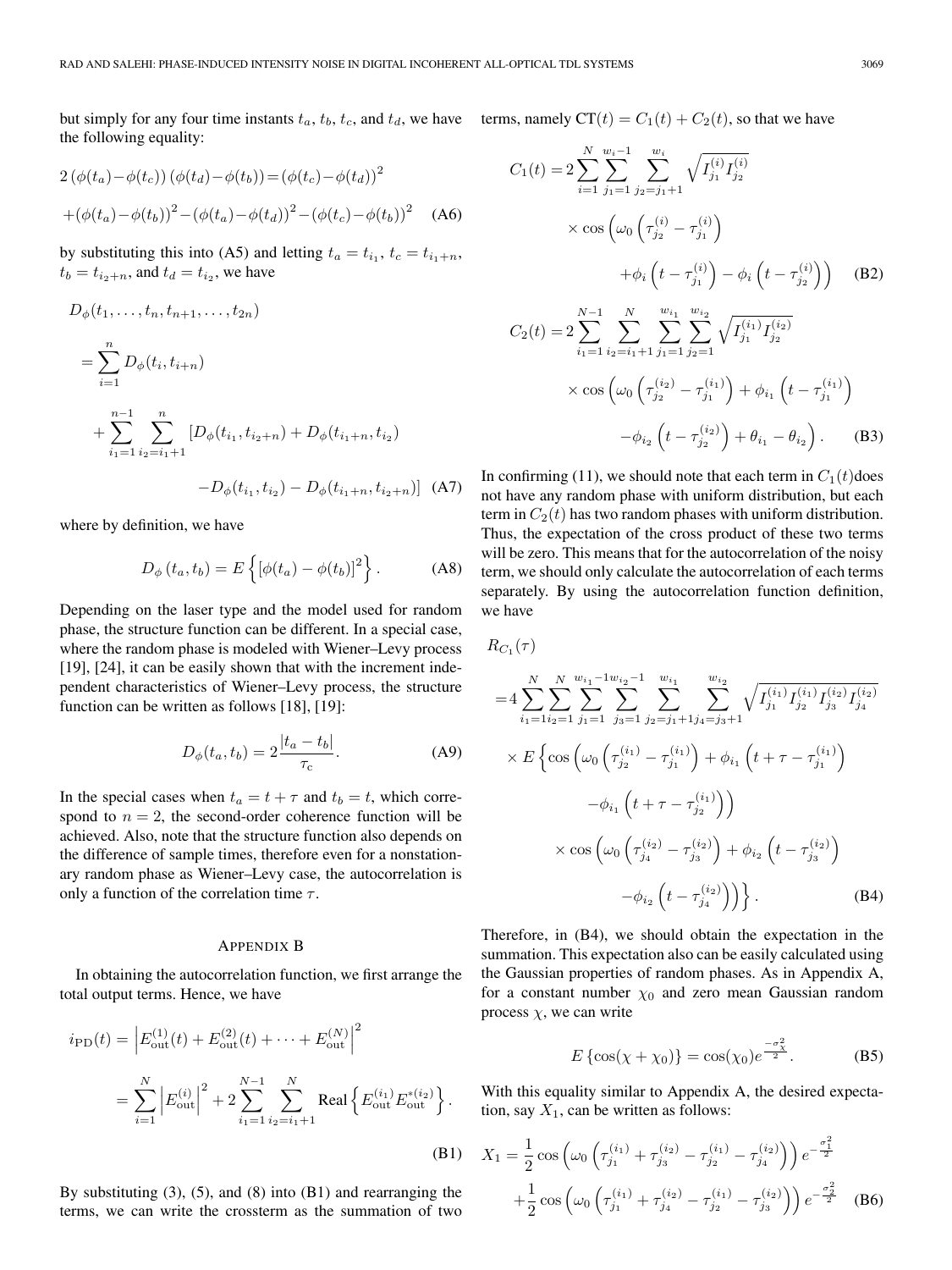where by definition

$$
\sigma_1^2 \stackrel{\Delta}{=} E\left\{ \left[ \phi_{i_1} \left( t + \tau - \tau_{j_1}^{(i_1)} \right) + \phi_{i_2} \left( t - \tau_{j_3}^{(i_2)} \right) \right. \right.\left. - \phi_{i_1} \left( t + \tau - \tau_{j_4}^{(i_1)} \right) - \phi_{i_2} \left( t - \tau_{j_4}^{(i_2)} \right) \right]^2 \right\} \qquad \text{(B7a)}
$$
\n
$$
\sigma_2^2 \stackrel{\Delta}{=} E\left\{ \left[ \phi_{i_1} \left( t + \tau - \tau_{j_1}^{(i_1)} \right) + \phi_{i_2} \left( t - \tau_{j_4}^{(i_2)} \right) \right. \right.
$$

$$
\stackrel{\Delta}{=} E\left\{ \left[ \phi_{i_1} \left( t + \tau - \tau_{j_1}^{(i_1)} \right) + \phi_{i_2} \left( t - \tau_{j_4}^{(i_2)} \right) - \phi_{i_1} \left( t + \tau - \tau_{j_2}^{(i_1)} \right) - \phi_{i_2} \left( t - \tau_{j_3}^{(i_2)} \right) \right]^2 \right\}.
$$
 (B7b)

However,  $\sigma_1^2$  and  $\sigma_2^2$  can be easily related to the structure functions as calculated in Appendix A; therefore, we will have (B8a) and (B8b), shown at the bottom of the page.

Note that the two random phases  $\phi_{i_1}(\cdot)$  and  $\phi_{i_2}(\cdot)$  are independent for  $i_1 \neq i_2$ . In a similar way, for the second term  $R_{C_2}(\tau)$ , we need to evaluate the following expectation:

$$
X_2 \stackrel{\Delta}{=} \frac{1}{2} \cos \left( \omega_0 \left( \tau_{j_1}^{(i_1)} - \tau_{j_3}^{(i_2)} + \tau_{j_4}^{(i_3)} - \tau_{j_3}^{(i_4)} \right) \right) \times e^{-\frac{\sigma_3^2}{2}} \delta(i_1 - i_2) \delta(i_3 - i_4) \quad (B9)
$$

where by definition, we have

$$
\sigma_3^2 \triangleq E \Big\{ \Big[ \phi_{i_1} \left( t + \tau - \tau_{j_1}^{(i_1)} \right) + \phi_{i_2} \left( t - \tau_{j_4}^{(i_2)} \right) -\phi_{i_3} \left( t + \tau - \tau_{j_3}^{(i_3)} \right) - \phi_{i_4} \left( t - \tau_{j_4}^{(i_4)} \right) \Big]^2 \Big\}
$$
  
=  $D_{\phi_{i_1}} \left( t + \tau - \tau_{j_1}^{(i_1)}, t - \tau_{j_3}^{(i_1)} \right) + D_{\phi_{i_3}} \left( t + \tau - \tau_{j_2}^{(i_2)}, t - \tau_{j_4}^{(i_2)} \right) \qquad (B10)$ 

and

$$
\delta(i-j) = \begin{cases} 1, & i=j \\ 0, & \text{o.w.} \end{cases} \tag{B11}
$$

#### APPENDIX C

In this section, we discuss the mechanism by which we time average  $(11)$  and  $(12)$  in order to obtain  $(16)$  and  $(17)$ . It is important to note that by reducing our expressions from (11) and (12) to (16) and (17), it allows us to carry out and follow our discussions in an analytical form rather than numerical form. As we stated before, due to the variation in the delays in TDLs  $\tau_i^j$  and also due to a large value of optical frequency  $\omega_0$ , the terms including cosines will oscillate even for small variation of delays. Therefore, a small percent in picosecond variation in the delays will result in approximately  $2\pi$  radian swing, i.e., we have  $\omega_0 \Delta \tau_i^j \sim 2\pi$ , while this change in the time delays has approximately no effect on the value of the exponential terms, which include the characteristic function in (11) and (12), and especially, the characteristic functions. This means that the result of the time-averaged autocorrelation function exists only for terms of summations in (11) and (12) that their corresponding variations cancel one another. This condition only occurs for each cosine term when its argument is equal to zero, i.e., the argument without considering the variation in the delays be equal to zero. In this condition, the cosine term will be equal to "one," and the delays are such that their corresponding variations cancel each other. Thus, for the time-averaged case, we only need to find conditions in which the cosine terms are independent from the variations. For  $R_{C_1}(\tau)$ , we first set all the cosine terms equal to "one," which is a constant value, and then test if there could be conditions under which it could exist. Then, we set the condition in the corresponding correlation function and try to further simplify it. For  $R_{C_1}(\tau)$ , we have (C1), shown at the bottom of the page.

As we observe for  $R_{C_1}(\tau)$ , there is only one possible situation for the cosine terms to be equal to "one." This situation occurs only when we have  $j_1 = j_3$  and  $j_2 = j_4$ . In (C1), note that the index  $j_2$  starts from  $j_1 + 1$  and also  $j_4$  from  $j_3 + 1$ . This implies that we never have  $\tau_{j_1}^{(i)} + \tau_{j_3}^{(i)} - \tau_{j_2}^{(i)} - \tau_{j_4}^{(i)} = 0$ 

$$
\sigma_1^2 = \begin{cases} D_{\phi_{i_1}}\left(t + \tau - \tau_{j_1}^{(i_1)}, t - \tau_{j_3}^{(i_2)}, t + \tau - \tau_{j_2}^{(i_1)}, t - \tau_{j_4}^{(i_2)}\right), & i_1 = i_2\\ D_{\phi_{i_1}}\left(t + \tau - \tau_{j_1}^{(i_1)}, t + \tau - \tau_{j_2}^{(i_1)}\right) + D_{\phi_{i_2}}\left(t - \tau_{j_3}^{(i_2)}, t - \tau_{j_4}^{(i_2)}\right), & \text{o.w.} \end{cases}
$$
(B8a)

$$
\sigma_2^2 = \begin{cases} D_{\phi_{i_1}}\left(t + \tau - \tau_{j_1}^{(i_1)}, t - \tau_{j_4}^{(i_2)}t + \tau - \tau_{j_2}^{(i_1)}, t - \tau_{j_3}^{(i_2)}\right), & i_1 = i_2\\ D_{\phi_{i_1}}\left(t + \tau - \tau_{j_1}^{(i_1)}, t + \tau - \tau_{j_2}^{(i_1)}\right) + D_{\phi_{i_2}}\left(t - \tau_{j_3}^{(i_2)}, t - \tau_{j_4}^{(i_2)}\right), & \text{o.w.} \end{cases}
$$
(B8b)

$$
\text{for } C_1 \left\{ \begin{aligned} &\cos\left(\omega_0 \left(\tau_{j_1}^{(i)} + \tau_{j_3}^{(i)} - \tau_{j_2}^{(i)} - \tau_{j_4}^{(i)}\right)\right) = \text{cte} \Rightarrow \text{impossible} \\ &\cos\left(\omega_0 \left(\tau_{j_1}^{(i)} + \tau_{j_4}^{(i)} - \tau_{j_2}^{(i)} - \tau_{j_3}^{(i)}\right)\right) = \text{cte} \overset{\text{iff}}{\Leftrightarrow} j_1 = j_3, j_2 = j_4 \\ &\cos\left(\omega_0 \left(\tau_{j_1}^{(i_1)} - \tau_{j_2}^{(i_1)}\right)\right) \cos\left(\omega_0 \left(\tau_{j_3}^{(i_2)} - \tau_{j_4}^{(i_2)}\right)\right) = \text{cte} \Rightarrow \text{impossible.} \end{aligned} \right. \tag{C1}
$$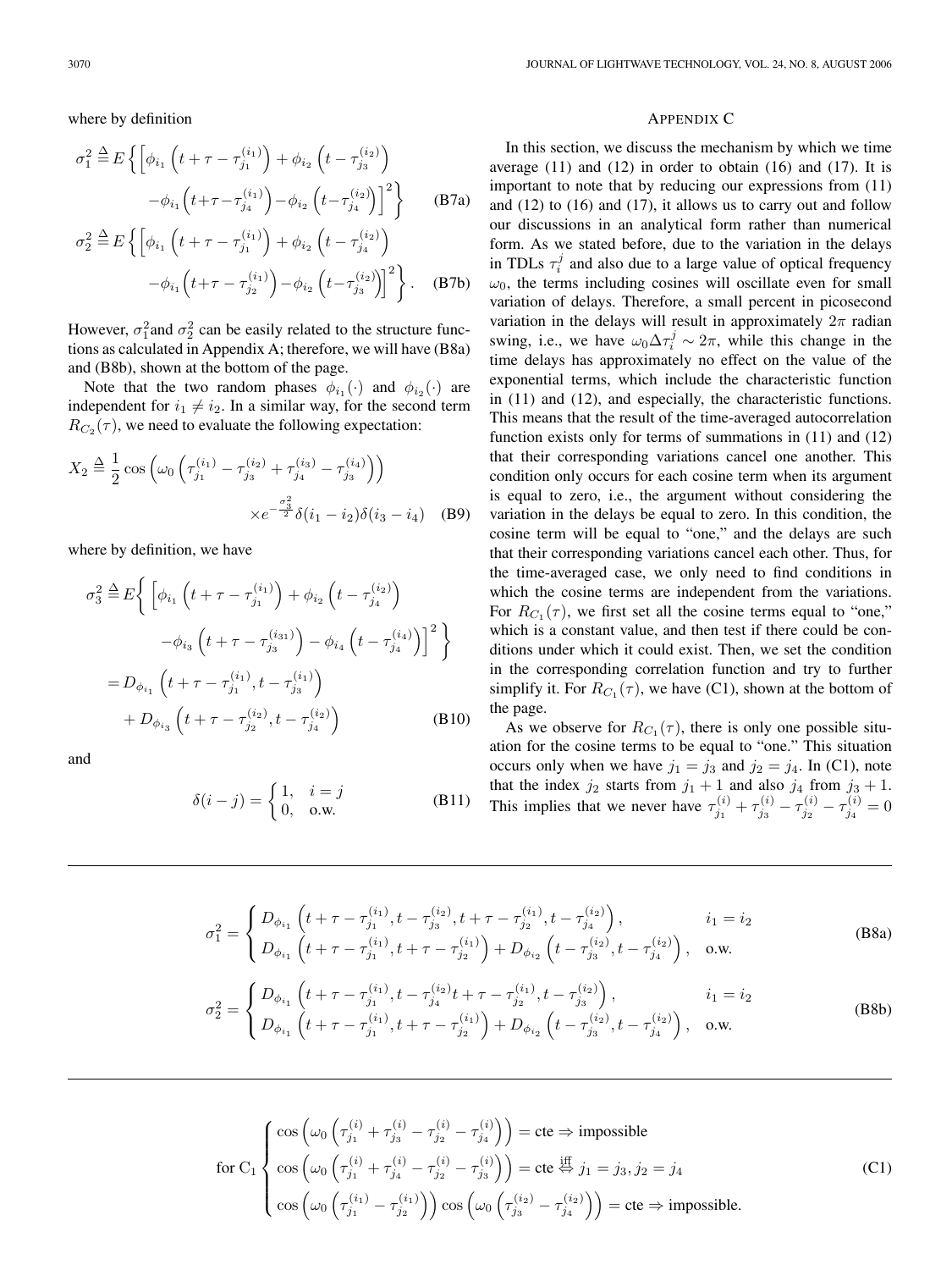as well as  $\tau_{j_1}^{(i_1)} - \tau_{j_2}^{(i_1)} = 0$  and  $\tau_{j_2}^{(i_2)} - \tau_{j_4}^{(i_2)} = 0$ . Similarly, for  $R_{C_2}(\tau)$ , we can write

for C<sub>2</sub> 
$$
\begin{cases} \cos \left( \omega_0 \left( \tau_{j_1}^{(i_1)} - \tau_{j_3}^{(i_1)} + \tau_{j_2}^{(i_2)} - \tau_{j_4}^{(i_2)} \right) \right) \\ = \text{cte} \stackrel{\text{iff}}{\Leftrightarrow} j_1 = j_3, \quad j_2 = j_4. \end{cases}
$$
(C2)

By inserting these limitations in the general formulas in (11) and (12), the simplified time-averaged autocorrelation functions (16) and (17) are obtained.

#### APPENDIX D

By neglecting the shot-noise effect, the incoherent term of (9) is deterministic. Thus, its autocorrelation function will be constant. This implies that we have

$$
R_I(\tau) = \left[ \sum_{i=1}^{N} \sum_{j=1}^{w_i} I_j^{(i)} \right]^2
$$
 (D1)

with a power spectrum defined as

$$
S_I(f) = \left[ \sum_{i=1}^{N} \sum_{j=1}^{w_i} I_j^{(i)} \right]^2 \delta(f).
$$
 (D2)

Therefore, the power of the filtered-term signal is

$$
P_I = \int_{-\infty}^{\infty} S_I(f) |H_F(f)|^2 df.
$$
 (D3)

For the special case of integration and dump filter with integration time equal to  $T_{\rm p}$ , we have

$$
|H_F(f)|^2 = T_P^2 \left(\frac{\sin(\pi f T_P)}{\pi f T_P}\right)^2.
$$
 (D4)

Hence

$$
P_I = \left[ T_{\rm p} \sum_{i=1}^{N} \sum_{j=1}^{w_i} I_j^{(i)} \right]^2.
$$
 (D5)

For the phase-induced intensity-noise term, we first evaluate two important integrals, namely

$$
I_{1} \stackrel{\Delta}{=} \int_{-T_{\rm p}}^{T_{\rm p}} T_{\rm p} \left( 1 - \frac{|\tau|}{T_{\rm p}} \right) e^{-2\frac{|\tau|}{\tau_{\rm c}}} d\tau
$$
 (D6a)

$$
I_2 \triangleq \int_{-T_{\rm p}}^{T_{\rm p}} T_{\rm p} \left( 1 - \frac{|\tau|}{T_{\rm p}} \right) e^{-\frac{\left( 2|\tau| - |\tau - \tau_{j_1, j_2}| - |\tau + \tau_{j_1, j_2}| \right)}{\tau_{\rm c}}} d\tau
$$
\nwhere

\n
$$
\tau_{j_1, j_2}^{(i)} \triangleq \left| \tau_{j_1}^{(i)} - \tau_{j_2}^{(i)} \right|.
$$
\n(D6b)

The first integral  $I_1$  can be easily evaluated by integration by part, and the second integration  $I_2$  can be evaluated using the first integral  $I_1$ , so we have (D7a) and (D7b), shown at the bottom of the page.

Using these integrals and substituting in the averaged autocorrelation function, (25) and (26) can be obtained.

# APPENDIX E

In this section, we obtain the power spectrum of autocorrelation functions in (16) and (17). By using Wiener–Khinchin theorem for stochastic random process, the power spectrum is the Fourier transform of its autocorrelation function. However, the overall power spectrum of the noisy term is very difficult, but in the case of time averaged, it can be derived easily by its definition. To do this, we only need to evaluate two simple Fourier transforms as follows:

$$
F_1(f) \stackrel{\Delta}{=} \Im \left\{ e^{-2\frac{|\tau|}{\tau_c}} \right\} = \frac{\tau_c}{1 + (\pi \tau_c f)^2}
$$
(E1)  
\n
$$
F_2(f) \stackrel{\Delta}{=} \Im \left\{ e^{-\frac{1}{\tau_c} \left( 2|\tau| - |\tau - \tau_{j_1, j_2}| - |\tau + \tau_{j_1, j_2}| \right)} \right\}
$$
  
\n
$$
= \frac{\tau_c}{1 + (\pi \tau_c f)^2} \left\{ e^{2\frac{\tau_{j_1, j_2}}{\tau_c}} - \cos \left( 2\pi f \tau_{j_1, j_2}^{(i)} \right) + \pi \tau_c f \sin \left( 2\pi f \tau_{j_1, j_2}^{(i)} \right) \right\}
$$
  
\n
$$
- 2\tau_{j_1, j_2}^{(i)} \sin c \left( 2\tau_{j_1, j_2}^{(i)} f \right)
$$
(E2)

where from definition, we have  $\operatorname{sinc}(x) \stackrel{\Delta}{=} \sin(\pi x) / \pi x$ . Thus, the power spectrum of the noisy term can be easily obtained using the above equations, so we have

$$
S_{\rm CT}(f) = S_{C_1}(f) + S_{C_2}(f)
$$
 (E3)

$$
I_1 = T_{\rm p} \tau_{\rm c} \left( 1 - \frac{\tau_{\rm c}}{2T_{\rm p}} \left( 1 - e^{-2\frac{T_{\rm p}}{\tau_{\rm c}}} \right) \right)
$$
 (D7a)

$$
I_2 = \begin{cases} e^{-2\frac{\tau_{j_1,j_2}^{(i)}}{\tau_c}} I_1, & \tau_{j_1,j_2}^{(i)} \ge T_p \\ 2T_p e^{-2\frac{\tau_{j_1,j_2}^{(i)}}{\tau_c}} \int\limits_{0}^{\tau_{j_1,j_2}^{(i)}} \left(1 - \frac{\tau}{T_p}\right) e^{-\frac{2}{\beta}} d\tau + 2T_p \int\limits_{\tau_{j_1,j_2}^{(i)}}^{T_p} \left(1 - \frac{\tau}{T_p}\right) d\tau, & \text{o.w.} \end{cases}
$$
(D7b)